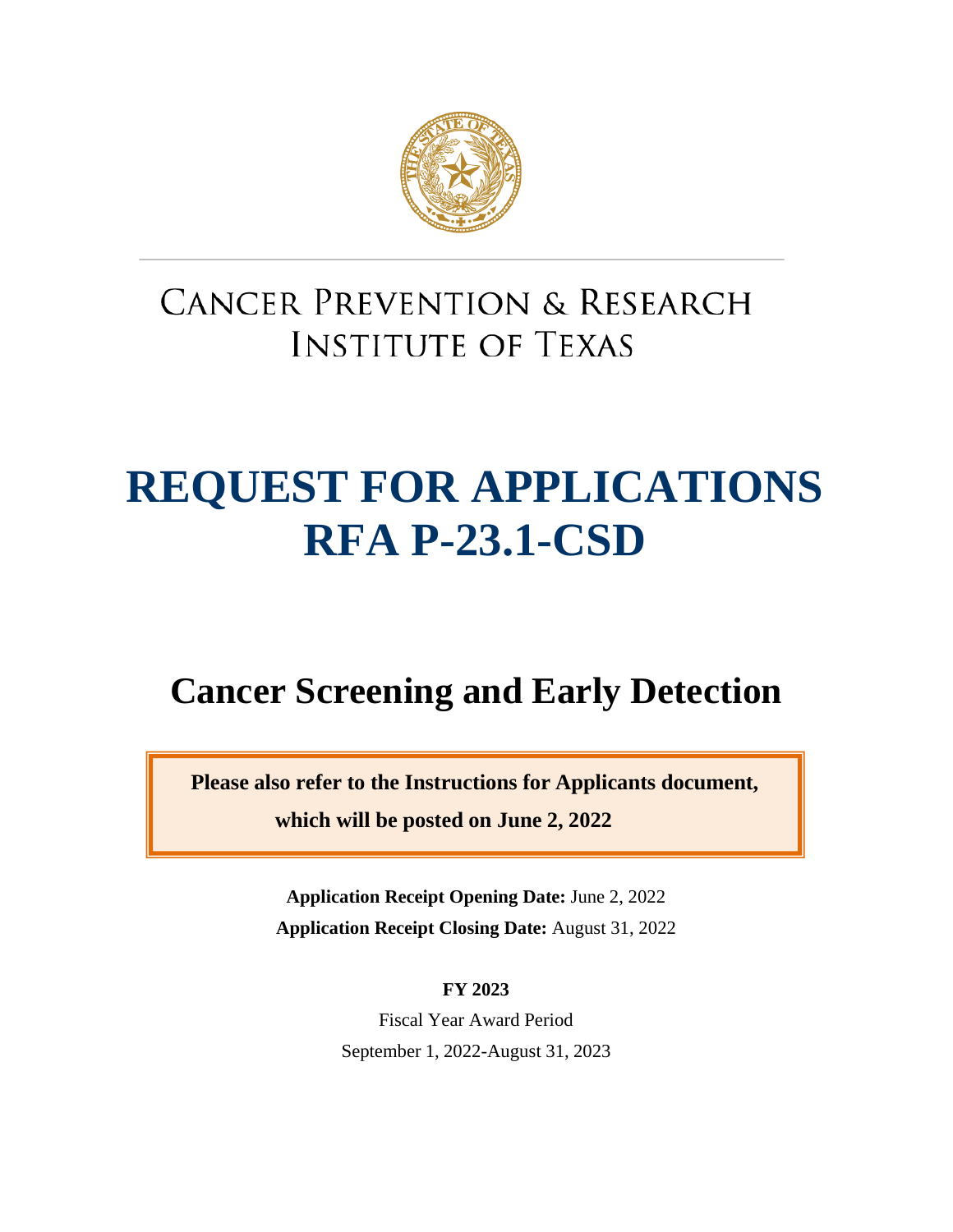## **TABLE OF CONTENTS**

| 1.               |        |  |
|------------------|--------|--|
| 1.1              |        |  |
| 2.               |        |  |
| 2.1              |        |  |
| 2.2              |        |  |
| 2.3              |        |  |
| 2.4              |        |  |
| 2.5              |        |  |
| 2.6              |        |  |
| 2.7              |        |  |
| 2.8              |        |  |
| 2.9              |        |  |
| 2.10             |        |  |
| 3.               |        |  |
| $\overline{4}$ . |        |  |
| 4.1              |        |  |
| 4.2              |        |  |
| 4.3              |        |  |
| 4.4              |        |  |
|                  | 4.4.1  |  |
|                  | 4.4.2  |  |
|                  | 4.4.3  |  |
|                  | 4.4.4  |  |
|                  | 4.4.5  |  |
|                  | 4.4.6  |  |
|                  | 4.4.7  |  |
|                  | 4.4.8  |  |
|                  | 4.4.9  |  |
|                  | 4.4.10 |  |
|                  | 4.4.11 |  |
|                  | 4.4.12 |  |
|                  | 4.4.13 |  |
|                  |        |  |
|                  |        |  |
|                  |        |  |
| 5.               |        |  |
|                  |        |  |
| 5.1<br>5.2       |        |  |
|                  | 5.2.1  |  |
|                  | 5.2.2  |  |
| 6.               |        |  |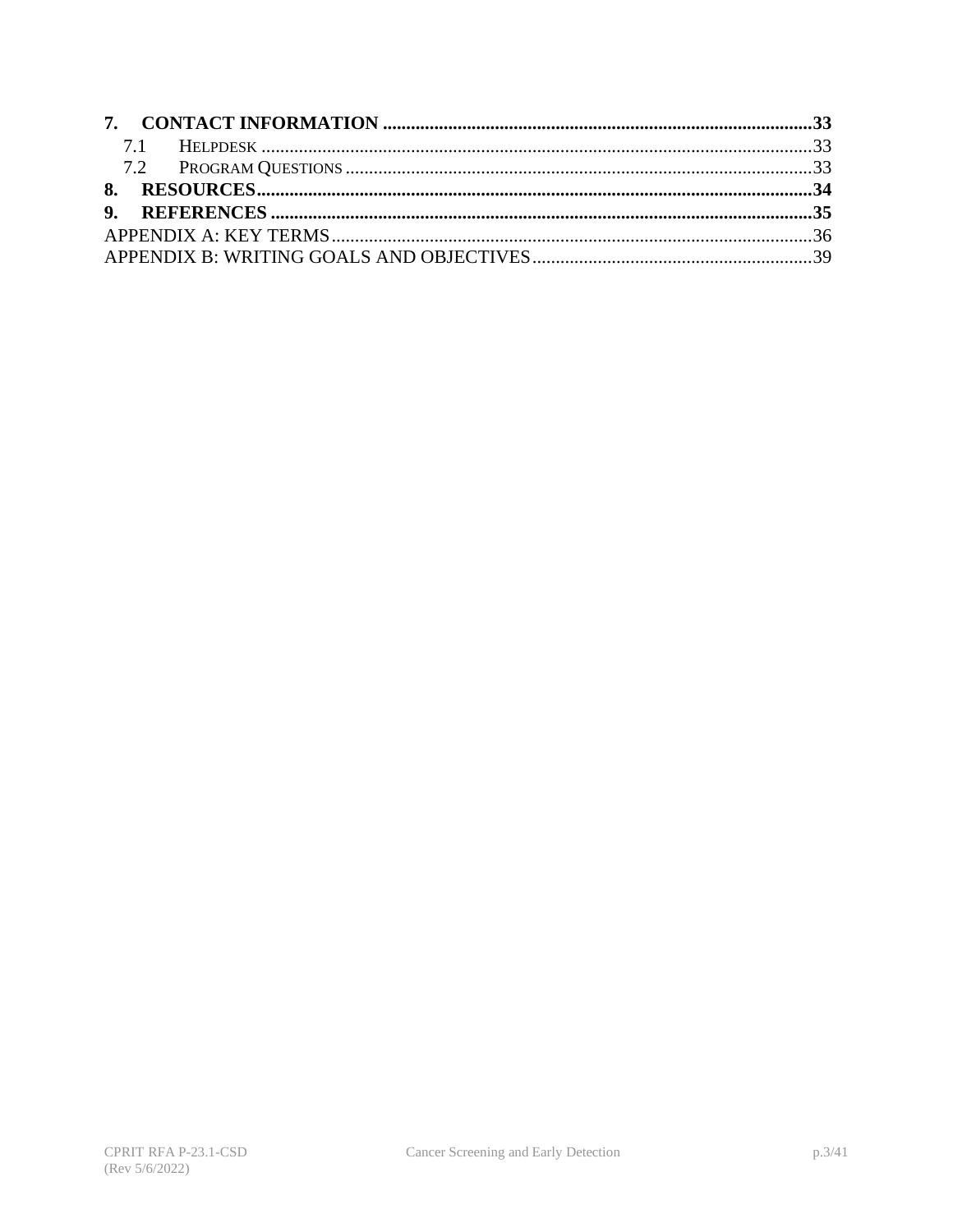## **RFA VERSION HISTORY**

Rev 5/6/2022 RFA release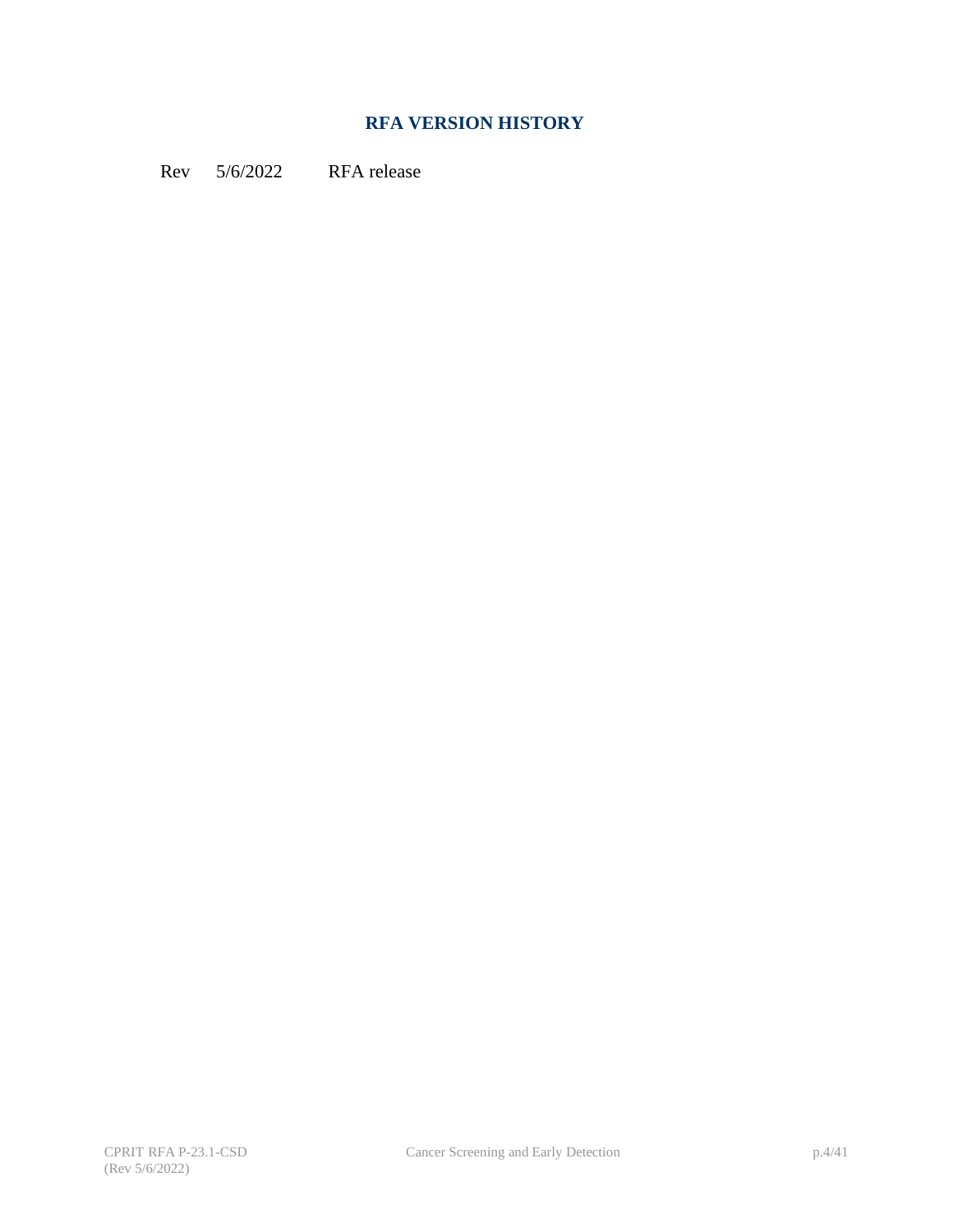## <span id="page-4-0"></span>**1. ABOUT CPRIT**

The State of Texas has established the Cancer Prevention and Research Institute of Texas (CPRIT), which may issue up to \$6 billion in general obligation bonds to fund grants for cancer research and prevention.

CPRIT is charged by the Texas Legislature to do the following:

- Create and expedite innovation in the area of cancer research and enhance the potential for a medical or scientific breakthrough in the prevention of or cures for cancer;
- Attract, create, or expand research capabilities of public or private institutions of higher education and other public or private entities that will promote a substantial increase in cancer research and in the creation of high-quality new jobs in the State of Texas; and
- Develop and implement the Texas Cancer Plan.

#### <span id="page-4-1"></span>**1.1 Prevention Program Priorities**

Legislation from the 83rd Texas Legislature requires that CPRIT's Oversight Committee establish program priorities on an annual basis. The priorities are intended to provide transparency in how the Oversight Committee directs the orientation of the agency's funding portfolio. The Prevention Program's principles and priorities will also guide CPRIT staff and the Prevention Review Council on the development and issuance of program-specific Requests for Applications (RFAs) and the evaluation of applications submitted in response to those RFAs.

#### **Established Principles:**

- Fund evidence-based interventions and their dissemination
- Support the prevention continuum of primary, secondary, and tertiary (includes survivorship) prevention interventions

#### **CPRIT's Cross-Program Priorities:**

- Prevention and early detection initiatives
- Translation of Texas research (discoveries) to innovations
- Enhance Texas' research capacity and life science infrastructure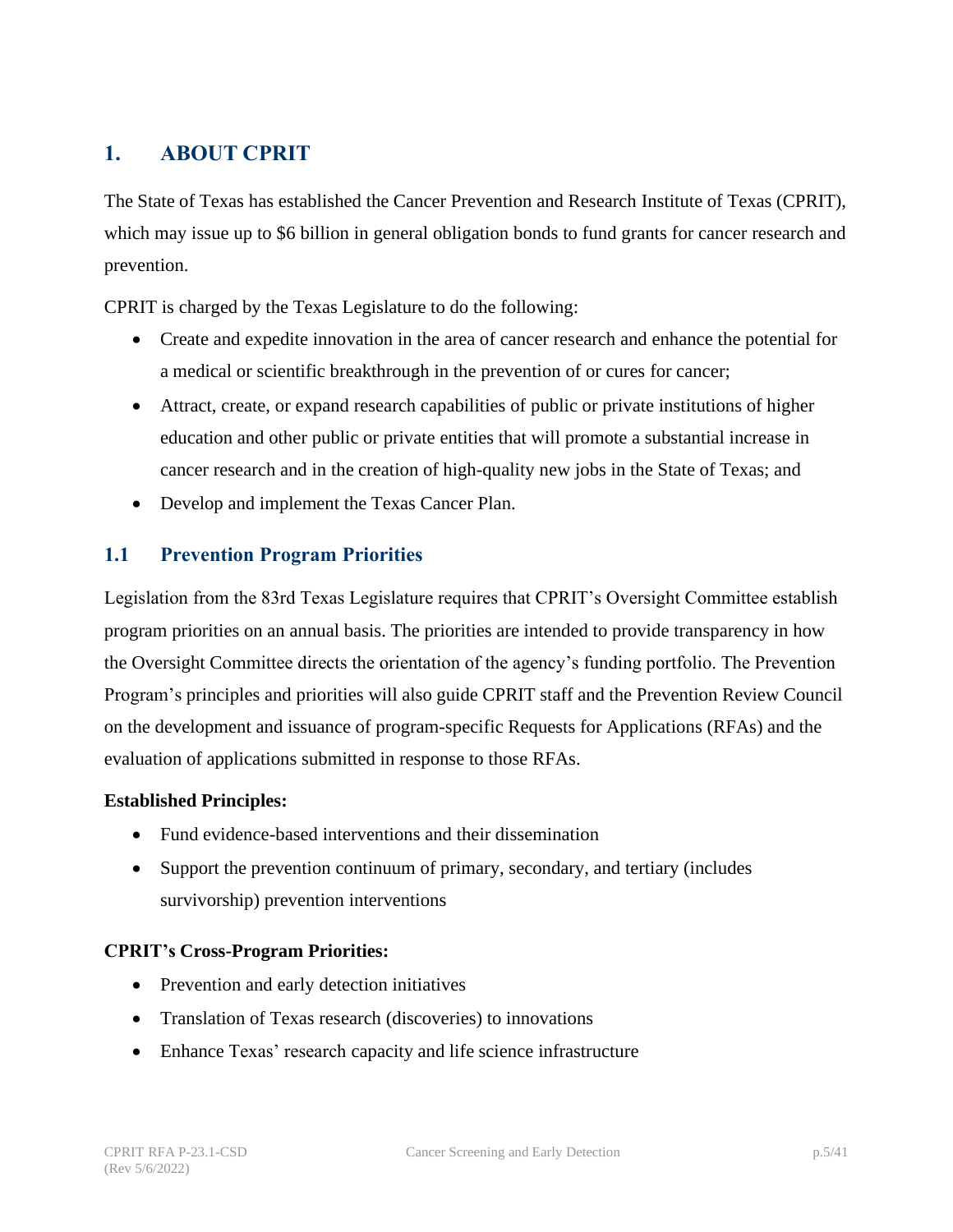#### **Prevention Program Priorities**

- Prioritize populations disproportionately affected by cancer incidence, mortality, or cancer risk prevalence
- Prioritize geographic areas of the state disproportionately affected by cancer incidence, mortality, or cancer risk prevalence
- Prioritize underserved populations
- Program assessment to identify best practices, use as a quality improvement tool, and guide future program direction

## <span id="page-5-0"></span>**2. FUNDING OPPORTUNITY DESCRIPTION**

#### <span id="page-5-1"></span>**2.1 Summary**

The ultimate goals of the CPRIT Prevention Program are to reduce overall cancer incidence and mortality and to improve the lives of individuals who have survived or are living with cancer. The ability to reduce cancer death rates depends in part on the application of currently available evidence-based technologies and strategies. CPRIT fosters the primary, secondary, and tertiary prevention of cancer in Texas by providing financial support for a wide variety of evidence-based risk reduction, early detection, and survivorship interventions.

This award mechanism seeks to support the delivery of evidence-based clinical services to screen for cancer and precancer in underserved populations who do not have adequate access to screening and early detection interventions and health care, bringing together networks of public health and community partners to carry out programs tailored for their communities. Projects should identify cancers that cause the most burden in the community, have nationally recommended screening methods, and use evidence-based methods to screen for these cancers. Delivery of clinical services is restricted to residents of Texas.

Partnerships with other organizations that can support and leverage resources are strongly encouraged. A coordinated submission of a collaborative partnership program in which all partners have a substantial role in the proposed project is preferred.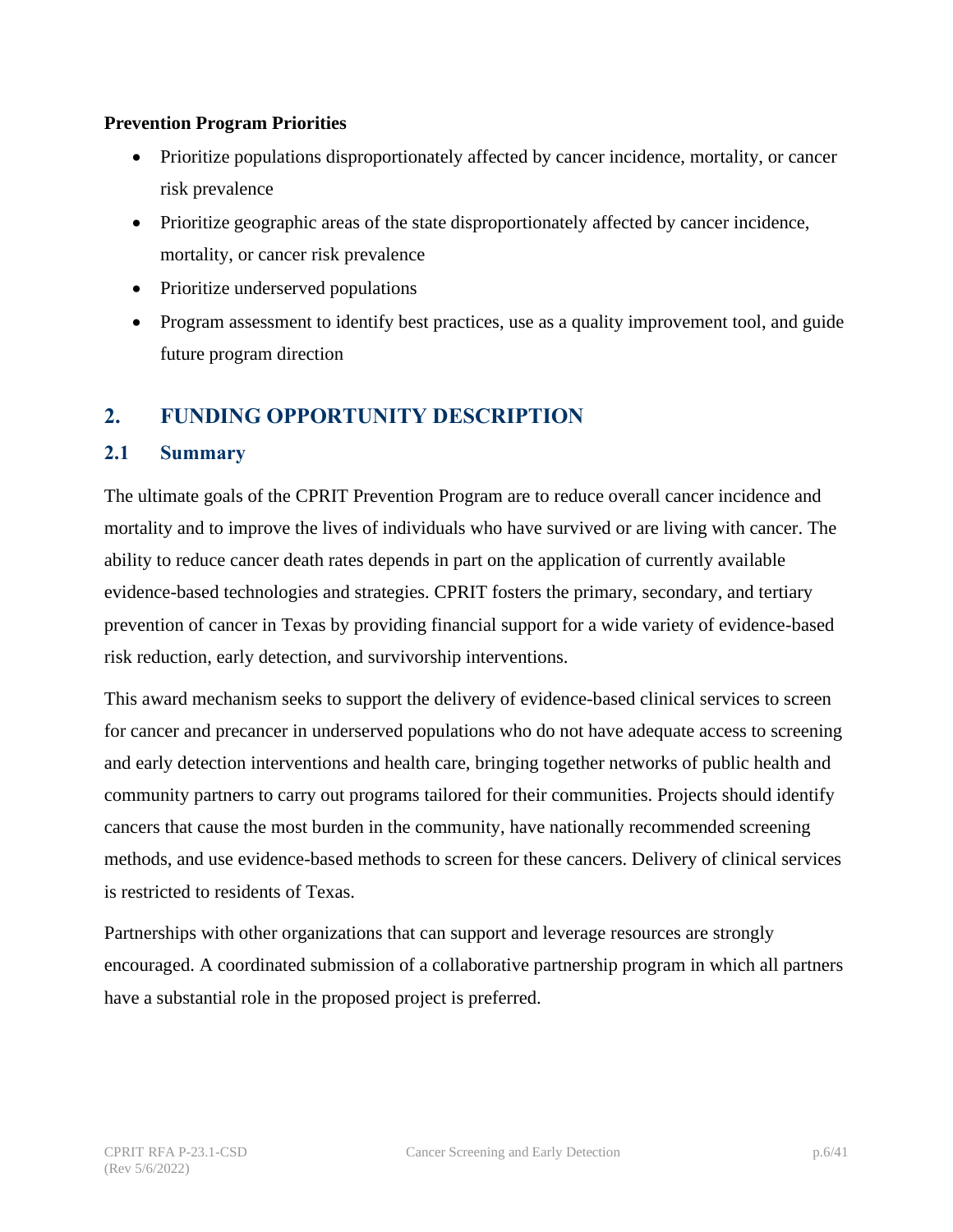#### <span id="page-6-0"></span>**2.2 Project Objectives**

CPRIT seeks to fund projects that will do the following:

- Deliver comprehensive projects comprising all of the following: public and/or professional education, outreach, delivery of clinical services, follow-up navigation to diagnosis and cancer treatment, and system and/or policy improvements.
- Offer effective and efficient systems of delivery of screening services based on the existing body of knowledge about and evidence in ways that far exceed current performance in a given service area.
- Implement policy changes and/or system improvements that are sustainable over time (eg, decrease wait times between positive screen and diagnostic tests and treatment through improved navigation, reminder systems) and treatment.
- Provide tailored, culturally appropriate outreach and accurate information on early detection and prevention to the public and health care professionals that results in a health impact that can be measured.

#### <span id="page-6-1"></span>**2.3 Award Description**

The Cancer Screening and Early Detection RFA solicits applications for eligible projects up to 5 years in duration that will deliver evidence-based clinical services in cancer screening for breast, cervical, colorectal, liver, and lung cancers according to established and current national guidelines and criteria. Nonmetropolitan (rural) and/or medically underserved populations must be included in the defined service area.

The following are required components of the project:

- **Geographic Area to be Served:** Clinical service delivery to nonmetropolitan/medically underserved area (MUA) counties must be included in the defined service area. Rural and MUA counties may be identified via web-based tools from the [Texas Department of State](https://healthdata.dshs.texas.gov/dashboard/surveys-and-profiles/hfp-2014-2015)  [Health](https://healthdata.dshs.texas.gov/dashboard/surveys-and-profiles/hfp-2014-2015) [Services](http://healthdata.dshs.texas.gov/HealthFactsProfiles) and US Department of [Health and Human Services.](https://data.hrsa.gov/tools/shortage-area/mua-find) Service to urban/nonmedically underserved counties is allowable if the project proposes to also serve nonmetropolitan/medicallyunderserved counties.
- **Comprehensive Projects:** Comprehensive projects include a continuum of services and systems and policy changes and comprise all of the following: Public and professional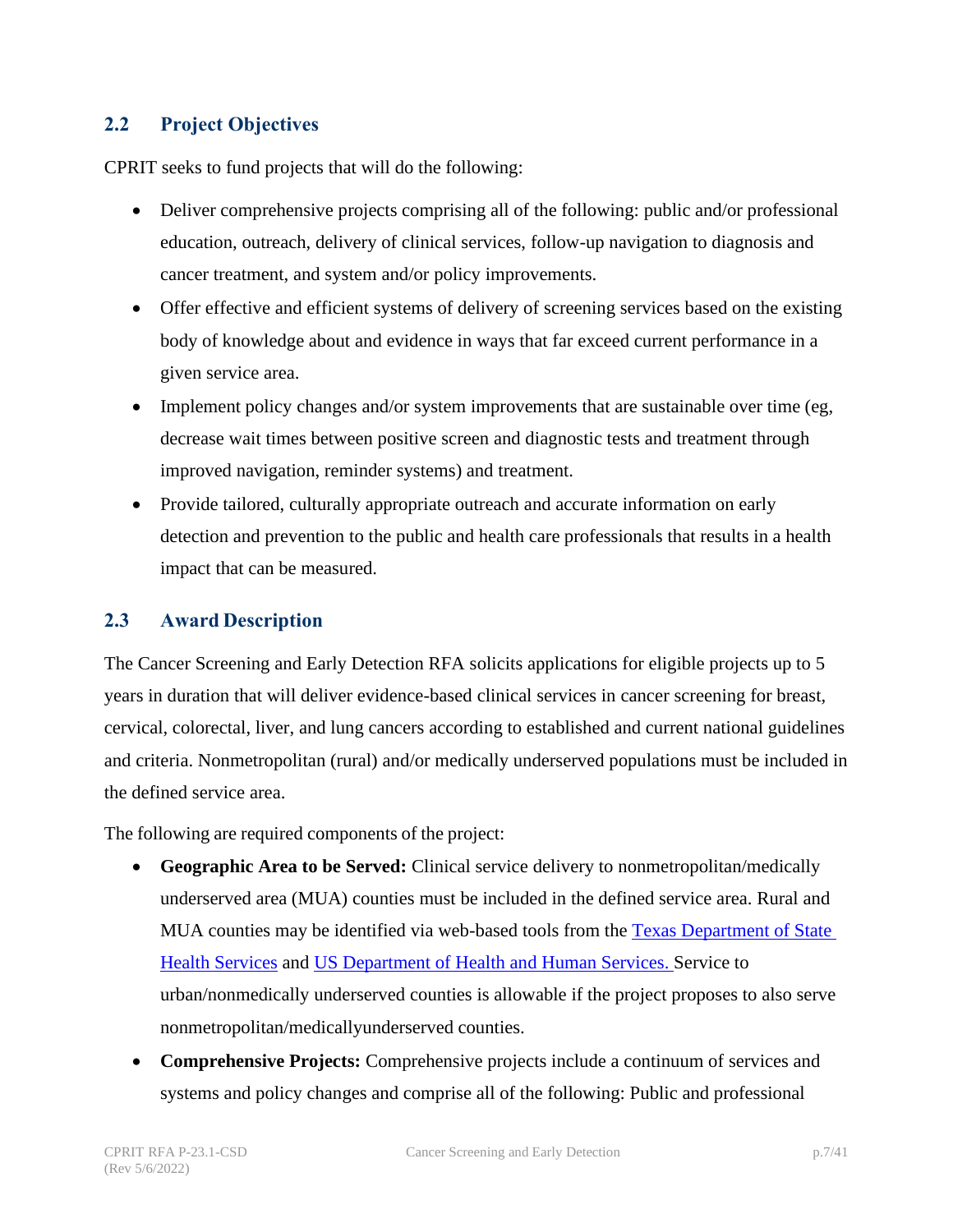education and training, outreach, delivery of screening and diagnostic services, follow-up navigation to treatment services for those diagnosed with cancer and precancer, data collection and tracking, and systems improvement.

• **Evidence Based**: CPRIT's secondary prevention grants are intended to fund effective and efficient systems of delivery of early detection services based on the existing body of knowledge about and evidence for screening for both primary and secondary cancers in ways that far exceed current performance in a given service area. The provision of clinical services, including rescreening at the appropriate interval, must comply with established and current national guidelines (eg, US Preventive Services Task Force [USPSTF], American Cancer Society).

If evidence-based strategies have not been implemented or tested for the specific population or service setting proposed, provide evidence that the proposed service is appropriate for the population and has a high likelihood of success. Baseline data (eg, availability of resources and screening coverage) for the target population and target service region are required. If no baseline data exist, the applicant must present clear plans and describe method(s) of measurement used to collect the data necessary to establish a baseline.

• **Clinical Service and Community Partner Networks**. If applicable to the proposed project, applicants are encouraged to coordinate and describe a collaboration of clinical service providers and community partners that can deliver outreach, education, clinical, and navigation services to the most counties and the most people possible in a selected service region. Partnerships with other organizations that can support and leverage resources (ie, community-based organizations, local and voluntary agencies, nonprofit agencies, groups that represent priority populations,) are encouraged. Letters of commitment or memoranda of understanding describing their specific role in the partnership will strengthen the application.

In cases where the project proposes to work with multiple clinical providers, the Program Director (PD) should facilitate the establishment of standard protocols for all clinical service providers in the network as well as standard systems, policies, and procedures for the participating clinical service providers and organizations. These may include, but are not limited to, patient tracking and timely follow-up of all abnormal screening results and/or diagnoses of cancer.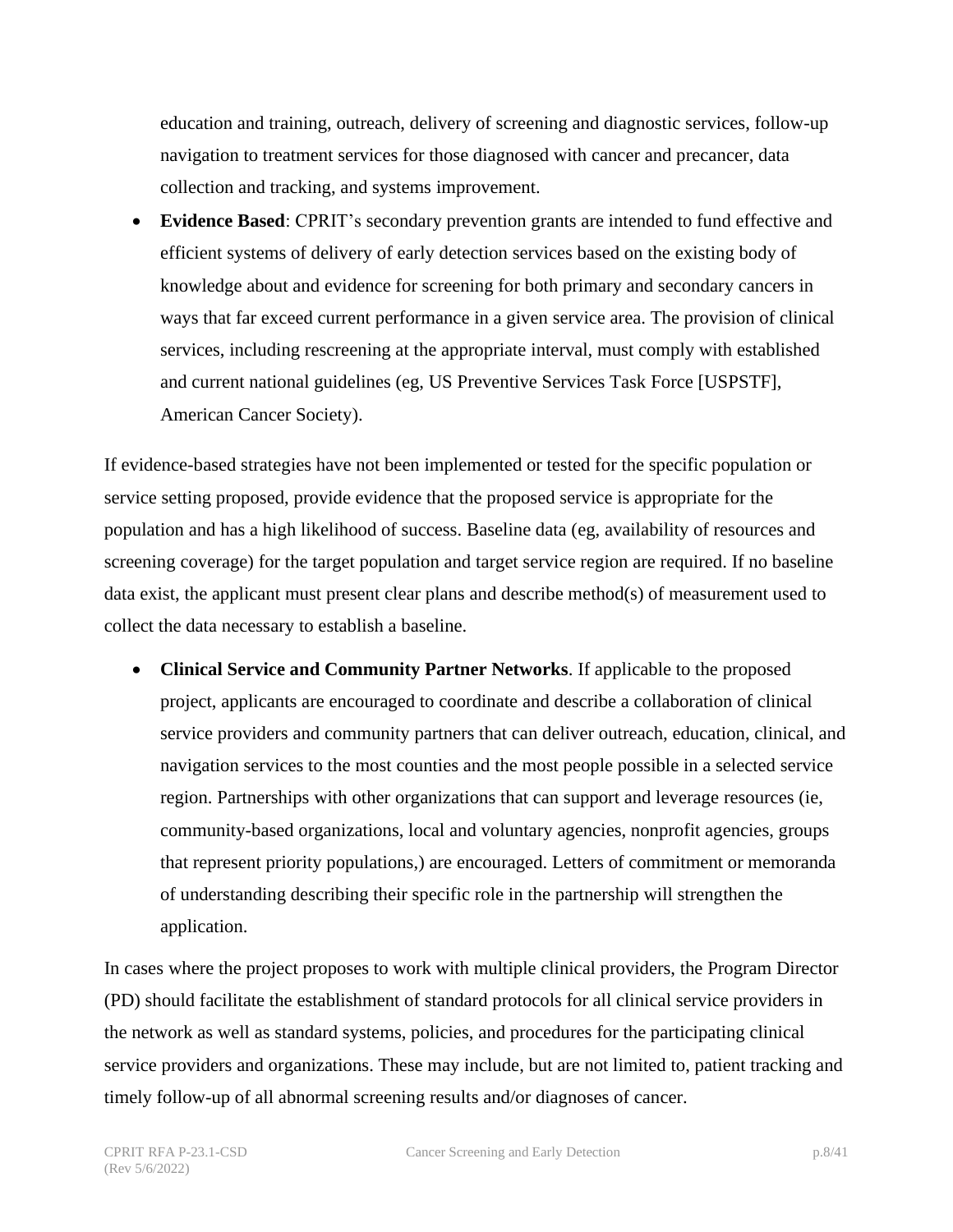This mechanism will fund case management/patient navigation to screening, to diagnostic testing, and to treatment. Applicants must ensure that there is access to needed diagnostic testing for those with an abnormal screening exam, and to treatment services for patients with precancer or cancers that are detected as a result of the project and must describe the process for ensuring access to diagnostic and treatment services.

Applicants should not request funds for any of the above components if these components are already being funded from other sources. If clinical services are being provided and paid by others, the applicant must demonstrate and report on the outcomes and services that are delivered to the people navigated by the program.

CPRIT expects measurable outcomes of supported activities, such as a significant increase over baseline (for the proposed service area) in the provision of evidence-based clinical services, changes in provider practice, systems changes, and cost-effectiveness. Applicants must demonstrate how these outcomes will ultimately impact incidence mortality, morbidity, and disparities.

Under this RFA, CPRIT **will not** consider the following:

- Projects focused solely on metropolitan counties that are not medically underserved.
- **Projects focused solely on primary cancer prevention services.** Applicants should apply under the Primary Prevention of Cancer (PPC) RFA. Primary prevention services are allowable under this RFA if combined with cancer screening/early detection services (eg, Hepatitis B vaccination with Hepatitis C screening, HPV vaccination with cervical cancer screening).
- Projects focusing solely on systems and/or policy change or solely on education and/or outreach that do not include the navigation to and delivery of cancer screening and early detection services.
- **Projects focusing on screening the general population for genetic disposition to cancer.**
- **Projects focusing solely on case management/patient navigation services.** Case management/patient navigation services must be paired with the delivery of a clinical cancer screening service and reported to CPRIT, including those services delivered by another provider. Furthermore, while navigation to the point of treatment of cancer is required when cancer is discovered through a CPRIT-funded project, applications seeking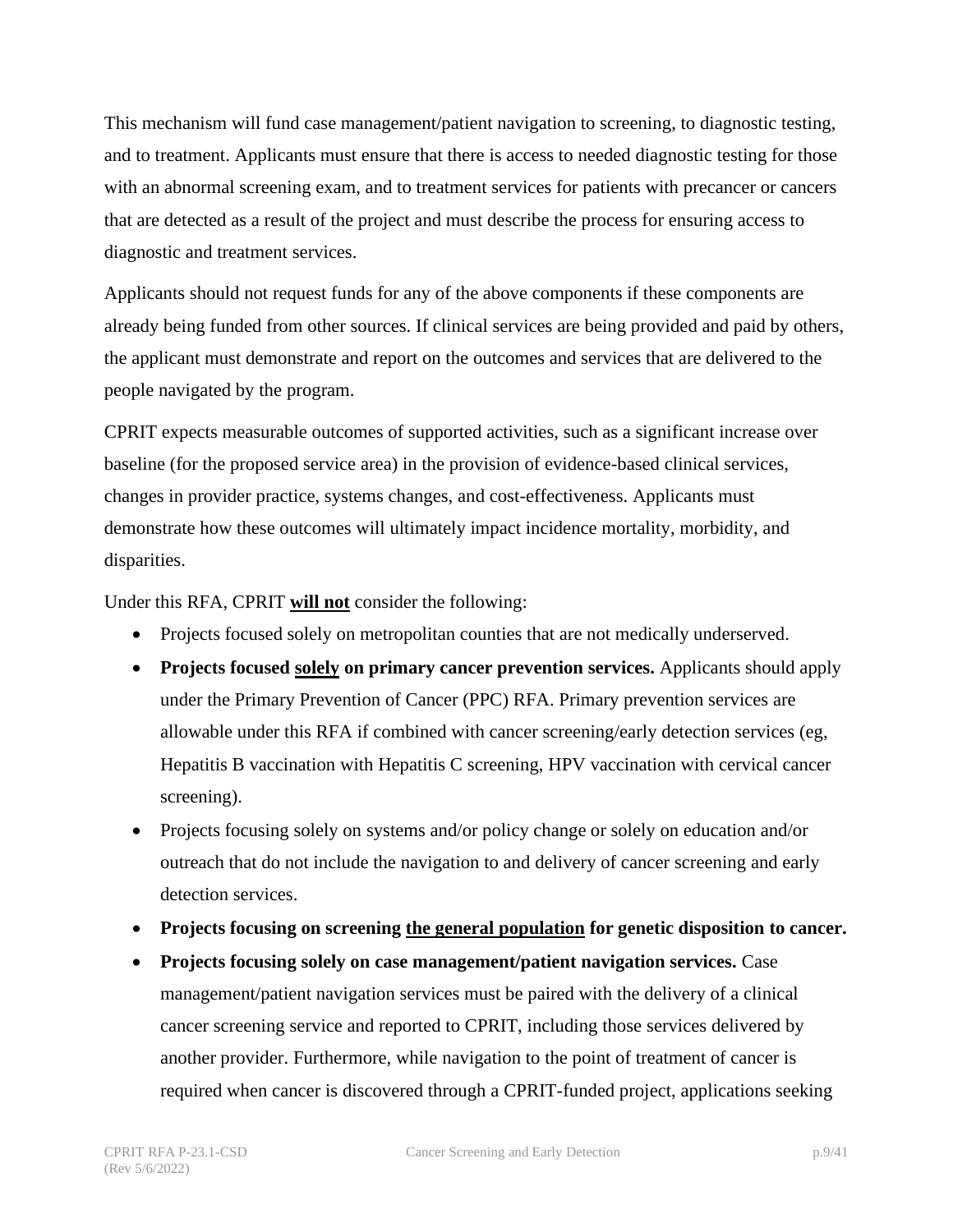funds to provide coordination of care while an individual is in treatment are not allowed under this RFA.

- Clinical tests/services proposed as part of the project that do not comply with established and current national guidelines and criteria and/or have not been recommended by the USPSTF due to lack of evidence available to draw reliable conclusions about benefits and harms of the tests. These include, but are not limitedto, breast self-exams, clinical breast exams, and prostate specific antigen (PSA) tests.
- **Prevention/Intervention research projects.** Applicants interested in prevention research should review CPRIT's Academic Research RFAs (available at [http://www.cprit.texas.gov\)](http://www.cprit.texas.gov/).
- Resources for the treatment of cancer, or viral treatment for hepatitis.

## <span id="page-9-0"></span>**2.4 Priorities**

**Types of Cancer:** Applications addressing any cancer type(s) that can be prevented or detected early (breast, cervix, colorectal, liver, lung) and are responsive to this RFA will be considered for funding. See [section 2.5](#page-10-0) for specific areas of emphasis. All services must comply with established and current national guidelines and USPSTF criteria.

Lung cancer screening projects must also meet the Centers for Medicare and Medicaid Services (CMS) eligibility criteria for radiologists and facilities. CMS also requires delivery of smoking cessation counseling if LDCT screening is offered; for funding through this mechanism, CPRIT requires that robust evidence-based cessation interventions be delivered. Shared decision-making about the eligibility, risks, and benefits of annual lung cancer screening between the health care provider and patient is required.

The Prevention Program's priorities for funding include the following:

## **1) Populations disproportionately affected by cancer incidence, mortality, or cancer risk prevalence.**

CPRIT-funded programs must address one or more of these priority populations:

- Underinsured and uninsured individuals
- Medically underresourced communities
- Racial, ethnic, and cultural minority groups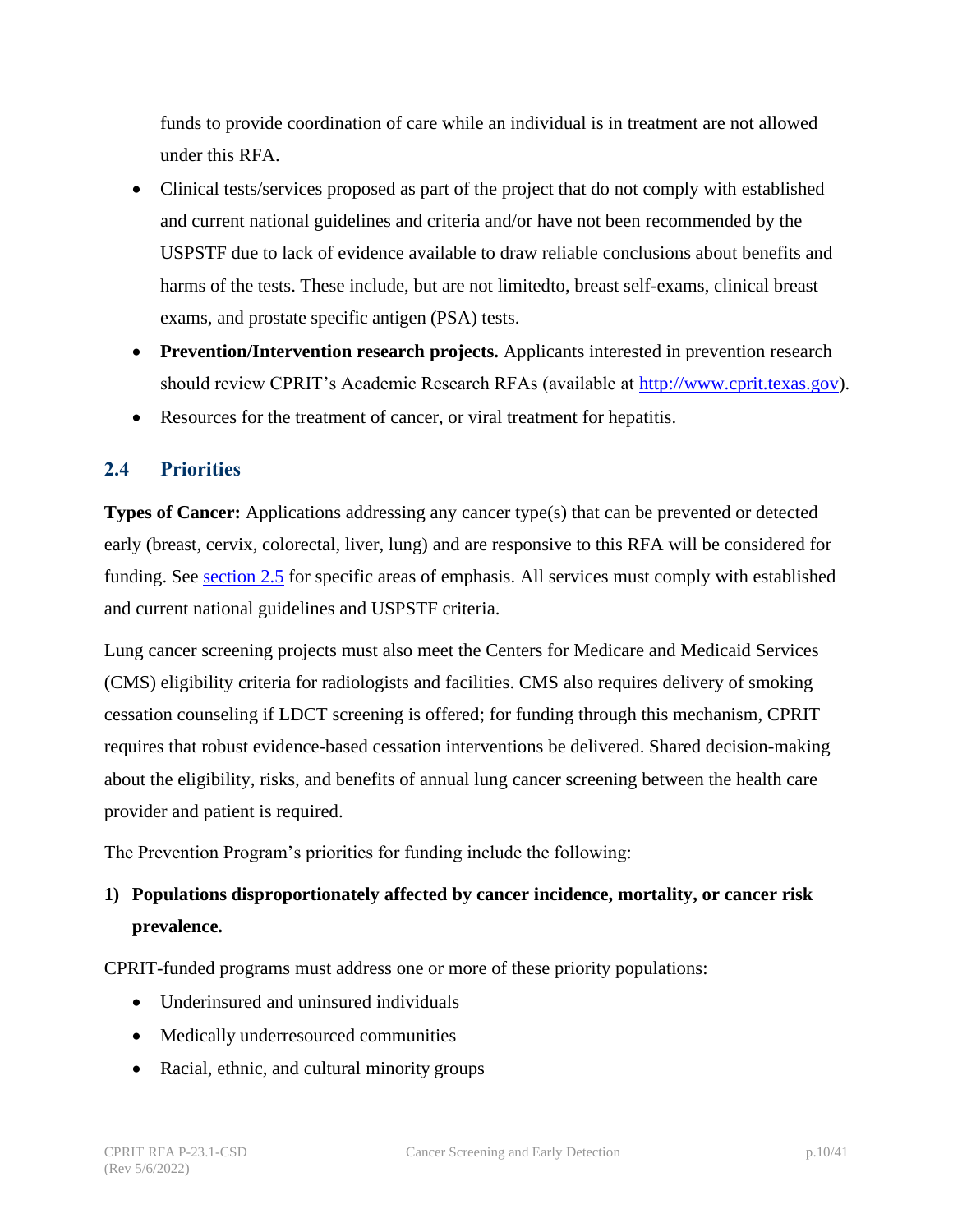• Populations with low screening rates, high incidence rates, and high mortality rates, focusing on individuals never before screened or who are significantly out of compliance with nationally recommended screening guidelines (more than 5 years for breast/cervical cancers).

The age of the priority population and frequency of screening/rescreening for provision of clinical services described in the application must comply with established and current national guidelines (eg, USPSTF, American Cancer Society). Provide the national guideline that will be followed.

## **2) Geographic areas of the state disproportionately affected by cancer incidence, mortality, or cancer risk prevalence.**

While disparities and needs exist across the state, CPRIT will also prioritize applications proposing to serve geographic areas of the state disproportionately affected by cancer incidence, mortality, or cancer risk prevalence. For this RFA, projects must propose to serve nonmetropolitan and/or medically underresourced areas of the state. In addition, projects addressing areas of emphasis (see [section 2.5\)](#page-10-0) will receive priority consideration.

#### **Geographic and Population Balance in Current CPRIT portfolio**

At the programmatic level of review conducted by the Prevention Review Council [\(section 5.1](#page-26-4)), priority will be given to projects that target geographic regions of the state and population subgroups that are not adequately covered by the current CPRIT Prevention project portfolio (see [https://www.cprit.texas.gov/our-programs/prevention/portfolio-maps a](https://www.cprit.texas.gov/our-programs/prevention/portfolio-maps)nd [https://www.cprit.texas.gov/grants-funded?search=prevention\)](https://www.cprit.texas.gov/grants-funded?search=prevention).

#### <span id="page-10-0"></span>**2.5 Specific Areas of Emphasis**

CPRIT has identified the following areas of emphasis for this cycle of awards.

| <b>Secondary Prevention - Screening and Early Detection Services</b>                                                                                                                                |  |  |
|-----------------------------------------------------------------------------------------------------------------------------------------------------------------------------------------------------|--|--|
| <b>Breast Cancer</b>                                                                                                                                                                                |  |  |
| Decreasing disparities in mortality rates of breast cancer in racial/ethnic populations. The<br>$\bullet$<br>mortality rate is significantly higher in Black women than in other populations.       |  |  |
| Increasing screening/detection rates in medically underserved areas of the state.<br>$\bullet$                                                                                                      |  |  |
| <b>Cervical Cancer</b>                                                                                                                                                                              |  |  |
| Decreasing disparities in incidence and mortality rates of cervical cancer in racial/ethnic<br>$\bullet$<br>populations. Hispanic women have the highest incidence rates while Black women have the |  |  |

highest mortality rates.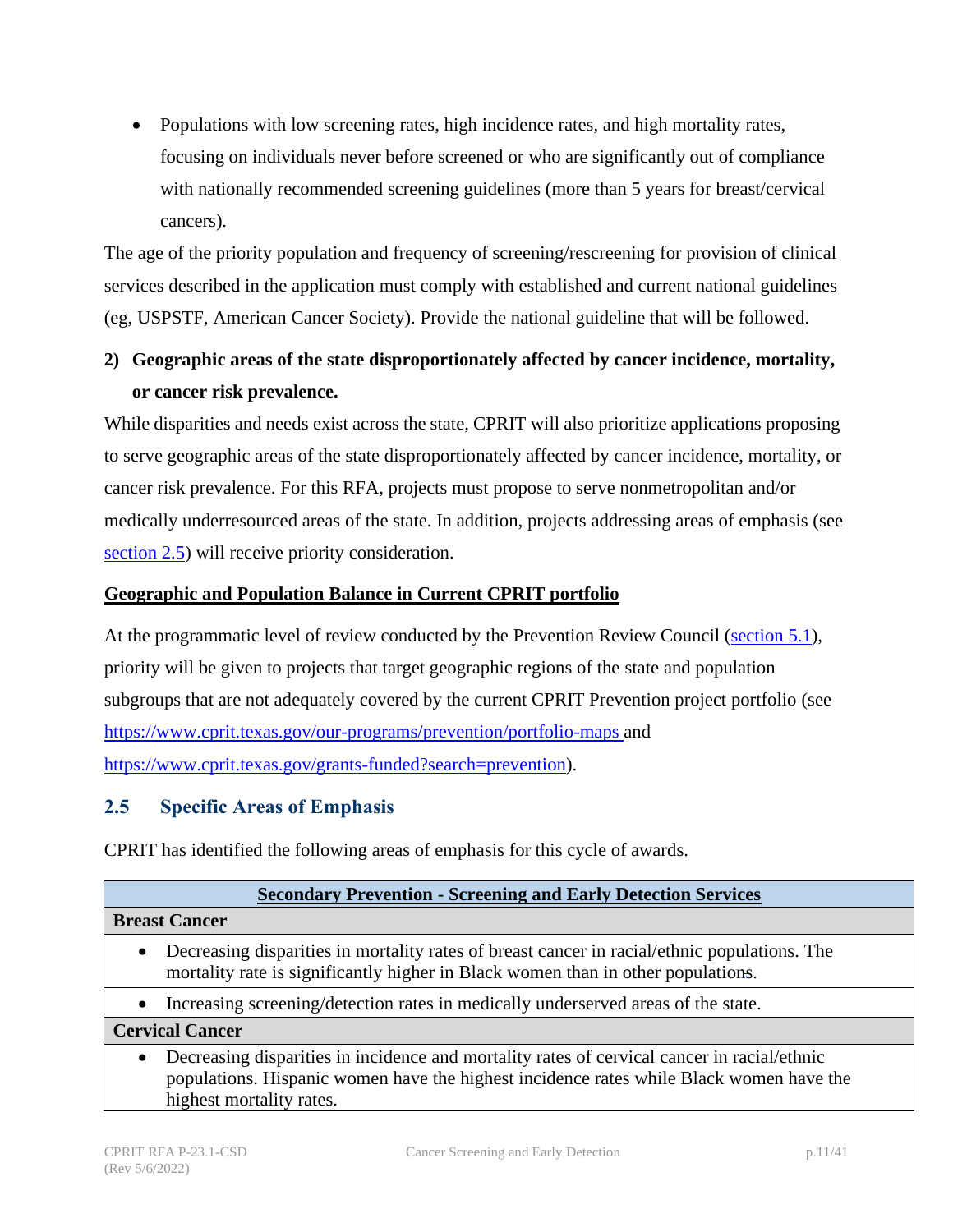• Increasing screening/detection rates in medically underserved areas of the stat[e.](#page-34-1)

#### **Colorectal Cancer**

- Decreasing disparities in incidence and mortality rates of colorectal cancer in racial/ethnic populations. Blacks have the highest incidence and mortality rates, followed by non-Hispanic Whites and Hispanics.
- Increasing screening/detection rates in Public Health Region (PHR) 2, 4, 5, and 9, where the highest rates of cancer incidence and mortality are found.
- Decreasing incidence and mortality rates in nonmetropolitan counties. Incidence and mortality rates are higher in nonmetropolitan counties compared with metropolitan counties.

#### **Liver Cancer**

- Screening for hepatitis C virus (HCV) infection in populations at high risk of infection.
- Increasing screening rates in PHR 8, 9, 10, and 11. Incidence and mortality rates are highest in PHR 10 and 1[1.](#page-34-1)

#### **Lung Cancer**

- Decreasing disparities in incidence and mortality rates of lung cancer in racial/ethnic populations. Blacks have higher mortality rates than Hispanics and non-Hispanic Whites.
- Increasing screening/early detection rates in PHR 2, 4, and 5, where the highest rates of cancer incidence and mortality are found.

## <span id="page-11-0"></span>**2.6 Outcome Metrics**

Applicants are required to clearly describe their assessment and evaluation methodology. The applicant is required to describe final outcome measures for the project. Output measures that are associated with the final outcome measures should be identified in the project plan and will serve as a measure of program effectiveness. Planned policy or system changes/improvements should be identified and the plan for qualitative analysis described. **Baseline data for each measure proposed are required**. In addition, applicants should describe how funds from the CPRIT grant will improve outcomes over baseline. If the applicant is not providing baseline data for a measure, the applicant must provide a well-justified explanation and describe clear plans and method(s) of measurement to collect the data necessary to establish a baseline.

#### **Reporting Requirements**

Funded projects are required to report quantitative output and outcome metrics (as appropriate for each project) through the submission of quarterly progress reports, annual reports, and a final report.

If clinical services are being paid for and provided by others, the applicant is required to report on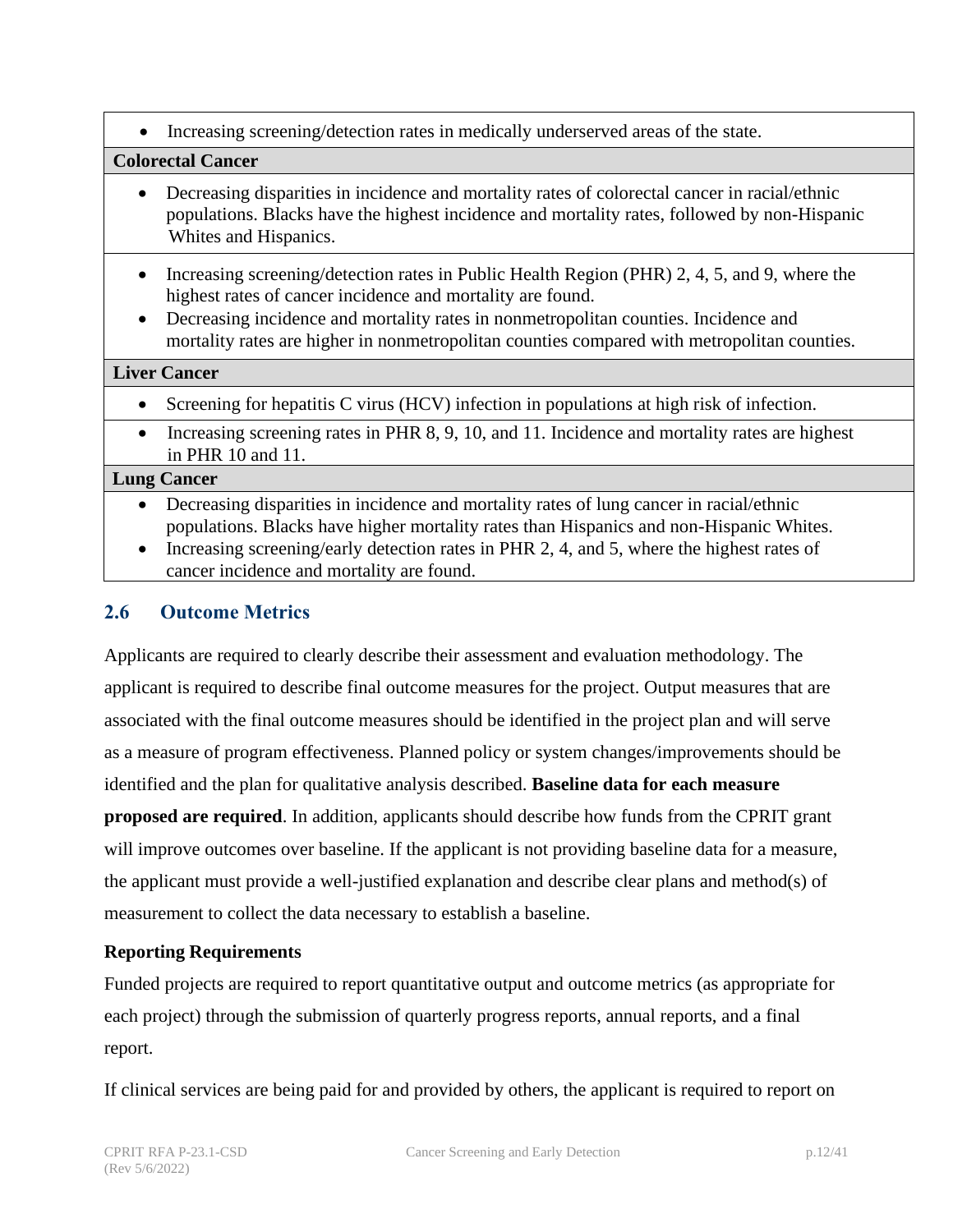the number of clinical services and outcomes (eg, cancers detected) that are delivered to the people navigated by the program.

## <span id="page-12-1"></span><span id="page-12-0"></span>**2.7 Funding Information**

The total amount of funding that applicants may request is dependent on the project type. Use the table below to determine the maximum amount of funding and the maximum number of years that may be requested.

| <b>Project Type</b>              | <b>Maximum Amount of</b><br><b>Total Funding</b> | <b>Maximum Duration</b> |
|----------------------------------|--------------------------------------------------|-------------------------|
| New project                      | \$1 million                                      | 3 years                 |
| <b>Initial Expansion Project</b> | \$2 million                                      | 3 years                 |
| Maintenance Expansion Project    | \$2.5 million                                    | 5 years                 |

A **significant expansion** in the geographic area and/or clinical services provided for the initial expansion, or number of clinical services delivered for any subsequent expansion, as described in [section 2.3,](#page-6-1) is required. Grant funds may be used to pay for clinical services, navigation services, salary and benefits, project supplies, equipment, costs for outreach and education of populations, and travel of project personnel to project site(s). Applicants must ensure that there is access to treatment services for patients with precancers or cancers that are detected as a result of the program and must describe access to treatment services in their application.

Requests for funds to support construction or renovation or requests to support lobbying will not be approved under this mechanism. Cost sharing for equipment purchases is encouraged. Grantees may request funds for travel for 2 project staff to attend CPRIT's conference.

The budget should be proportional to the number of individuals receiving programs and services, and a significant proportion of funds is expected to be used for program delivery as opposed to program development. In addition, CPRIT funding should not be used to replace existing funding, supplant funds that would normally be expended by the applicant's organization, or make up for funding reductions from other sources.

State law limits the amount of award funding that may be spent on indirect costs to no more than 5% of the **total** award amount.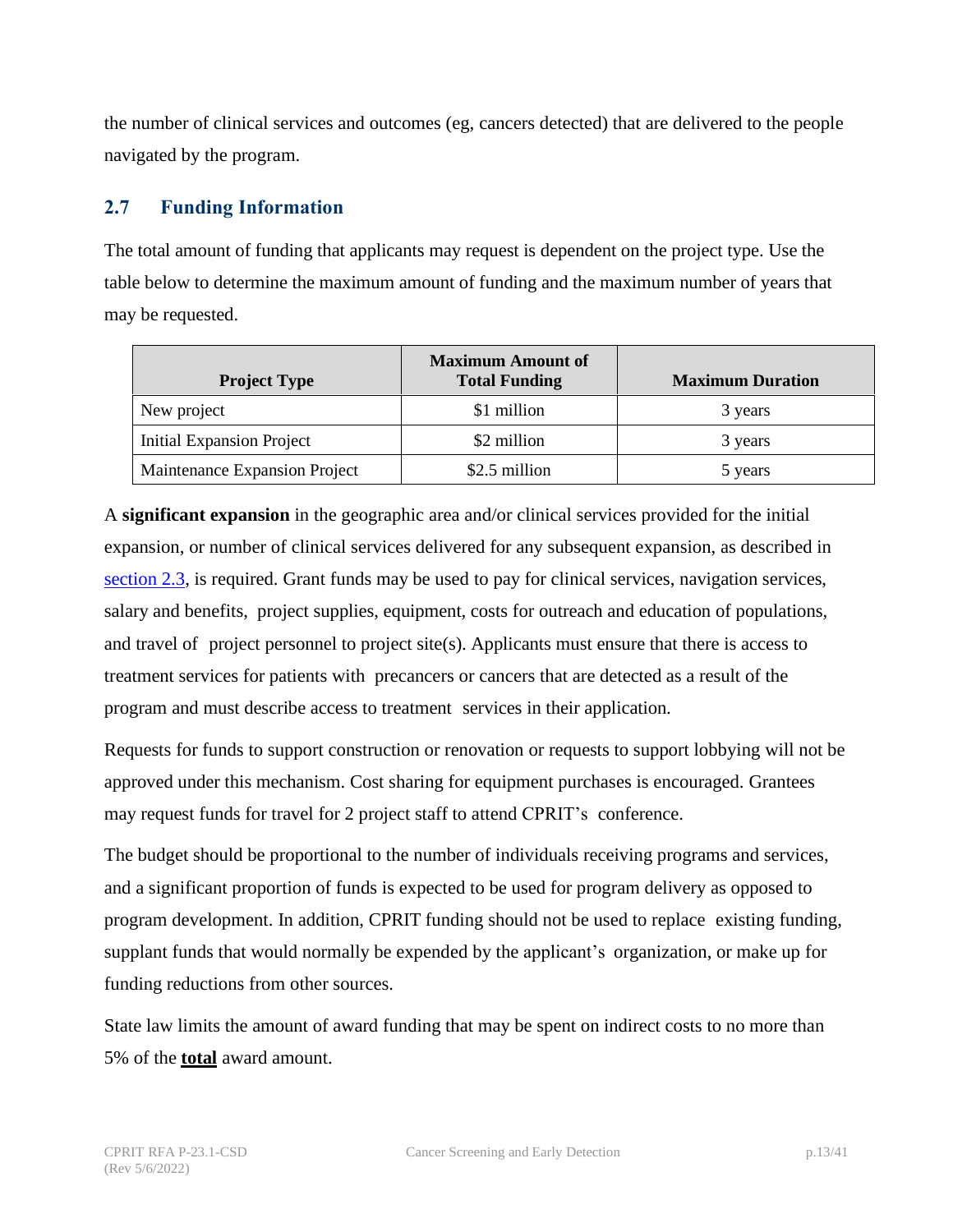## <span id="page-13-0"></span>**2.8 Eligibility**

- The applicant must be a Texas-based entity, such as a community-based organization, health institution, government organization, public or private company, college or university, or academic health institution.
- The applicant is eligible solely for the grant mechanism specified by the RFA under which the grant application was submitted. The designated PD will be responsible for the overall performance of the funded project. The PD must have relevant education and management experience and must reside in Texasduring the project performance time.
- The evaluation of the project must be headed by a professional who has demonstrated expertise in the field and who resides in Texas during the time that the project is conducted.
- The applicant may submit more than 1 application, but each application must be for distinctly different services without overlap in the services provided. Applicants who do not meet this criterion will have all applications administratively withdrawn without peer review.
- If an organization has a current CPRIT grant that is the same or similar to the prevention intervention being proposed, the applicant must explain how the projects are nonduplicative or complementary.
- If the applicant or a partner is an existing Department of State Health Services (DSHS) contractor, CPRIT funds may not be used as a match, and the application must explain how this grant complements or leverages existing state and federal funds.
- Collaborations are permitted and encouraged, and collaborators may or may not reside in Texas. However, collaborators who do not reside in Texas are not eligible to receive CPRIT funds. Subcontracting and collaborating organizations may include public, not-for-profit, and for-profit entities. Such entities may be located outside of the State of Texas, but non-Texas-based organizations are not eligible to receive CPRIT funds.
- An applicant is not eligible to receive a CPRIT grant award if the applicant PD, any senior member or key personnel listed on the grant application, or any officer or director of the grant applicant's organization or institution is related to a CPRIT Oversight Committee member.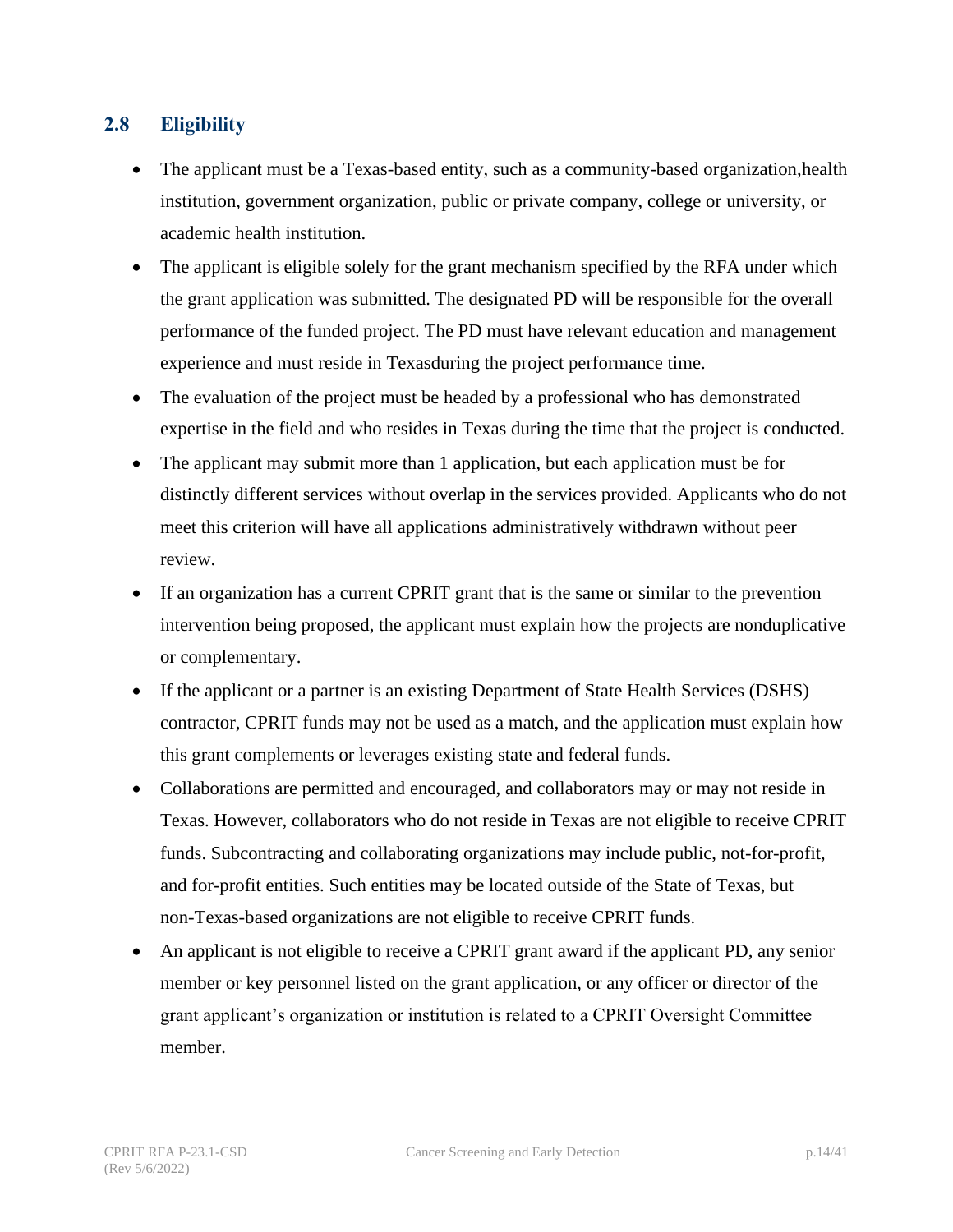- An applicant organization is eligible to receive a grant award only if the applicant certifies that the applicant organization, including the PD, any senior member or key personnel listed on the grant application, or any officer or director of the grant applicant's organization (or any person related to 1 or more of these individuals within the second degree of consanguinity or affinity), has not made and will not make a contribution to CPRIT or to any foundation created to benefit CPRIT.
- The applicant must report whether the applicant organization, the PD, or other individuals who contribute to the execution of the proposed project in a substantive, measurable way, (whether slated to receive salary or compensation under the grant award or not), are currently ineligible to receive federal grant funds because of scientific misconduct or fraud or have had a grant terminated for cause within 5 years prior to the submission date of the grant application.
- CPRIT grants will be awarded by contract to successful applicants. CPRIT grants are funded on a reimbursement-only basis. Certain contractual requirements are mandated by Texas law or by administrative rules. Although applicants need not demonstrate the ability to comply with these contractual requirements at the time the application is submitted, applicants should make themselves aware of these standards before submitting a grant application. Significant issues addressed by the CPRIT contract are listed in [section 6.](#page-31-0) All statutory provisions and relevant administrative rules can be found on the CPRIT [website.](https://www.cprit.texas.gov/about-us/statute-rules-and-grant-policies-guide/)

#### <span id="page-14-0"></span>**2.9 Resubmission Policy**

- **One resubmission** is permitted. An application is considered a resubmission if the proposed project is the same project as presented in the original submission. All applications in response to this RFA will be considered NEW submissions and no resubmission summary form will be available. Responses to summary statement weaknesses should be included within the project plan.
- Reviewers of resubmissions are asked to assess whether the resubmission adequately addresses critiques from the previous review. **Applicants should note that addressing previous critiques is advisable; however, it does not guarantee the success of the resubmission**. All resubmitted applications must conform to the structure and guidelines outlined in this RFA.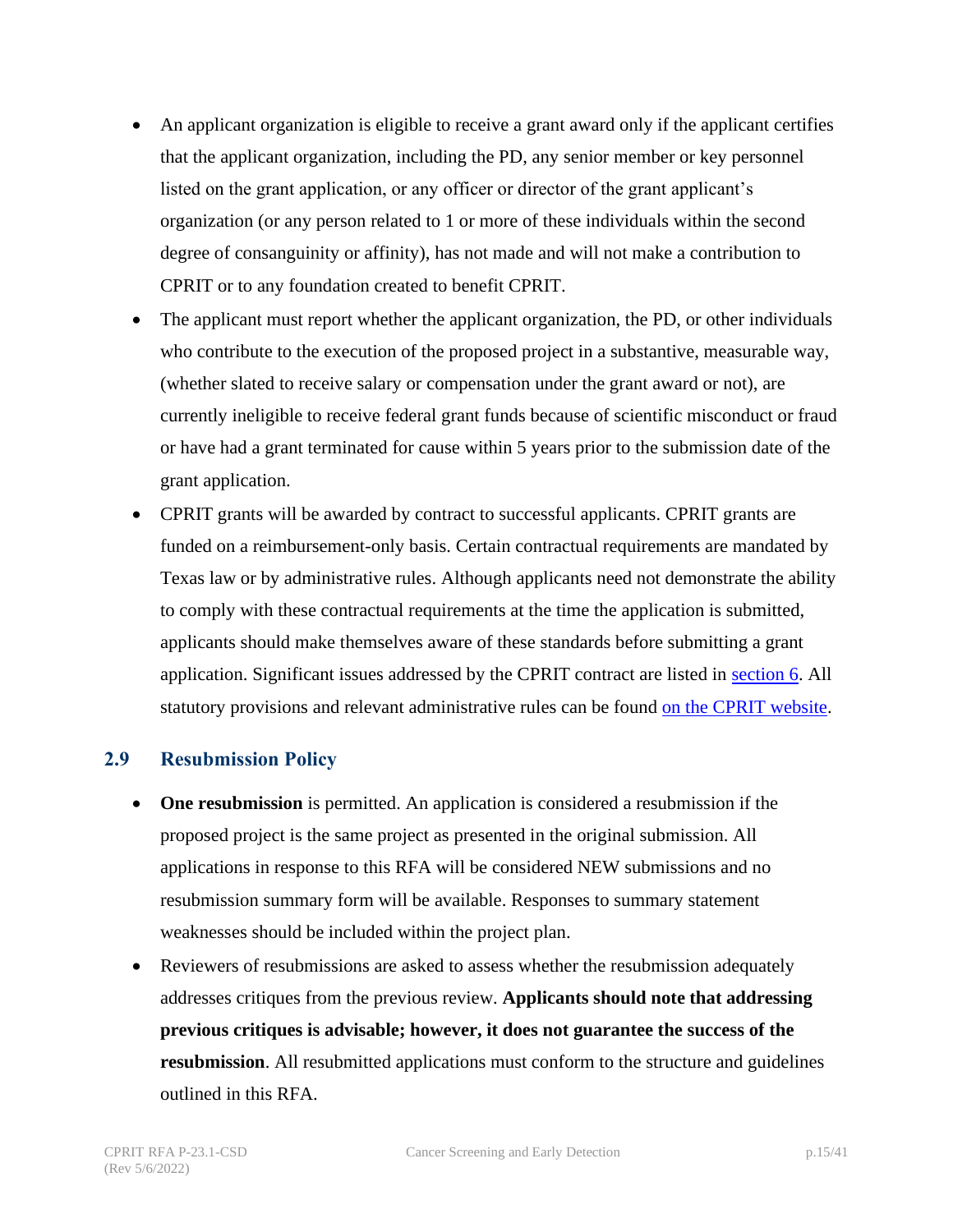#### <span id="page-15-0"></span>**2.10 Expansion Policy**

- Expansion grants are intended to fund expansion of currently or previously funded projects that have demonstrated exemplary success, as evidenced by progress reports and project evaluations, and desire to further enhance their impact on priority populations. Detailed descriptions of **results, barriers, outcomes, and impact of the currently or previously funded project are required** (see outline of Most Recently Funded Project Summary, [section 4.4.12\).](#page-23-1)
- Proposed expansion projects should NOT be new projects but should closely follow the intent and core elements of the currently or previously funded project. Established infrastructure/processes and fully described prior project results are required. Expansion of current projects into geographic areas not well served by the CPRIT Prevention portfolio (see maps at http:// [www.cprit.state.tx.us/our-programs/prevention/portfolio-maps\)](https://www.cprit.state.tx.us/our-programs/prevention/portfolio-maps) will receive priority consideration.
- CPRIT expects measurable outcomes of supported activities, such as a significant increase over baseline (for the proposed service area). It is expected that baselines will have already been established and that continued improvement over baseline is demonstrated in the current application. However, in the case of a proposed expansion where no baseline data exist for the priority population, the applicant must present clear plans and describe method(s) of measurement used to collect the data necessary to establish a baseline. Applicants must demonstrate how these outcomes will ultimately impact cancer incidence, mortality, morbidity, or quality of life.
- CPRIT also expects that applications for continuation **will not** require startup time, that applicants can demonstrate that they have overcome barriers encountered, and that applicants have identified **lasting systems changes** that improve results, efficiency, and sustainability. Leveraging of resources and plans for dissemination are expected and should be well described.

#### **Requirements for Initial and Maintenance Expansion Projects**

**Initial Expansion:** For the first expansion application, eligible applicants should propose to expand their programs to include additional types of prevention clinical services or to expand current clinical services into additional counties. In either case, the expansion must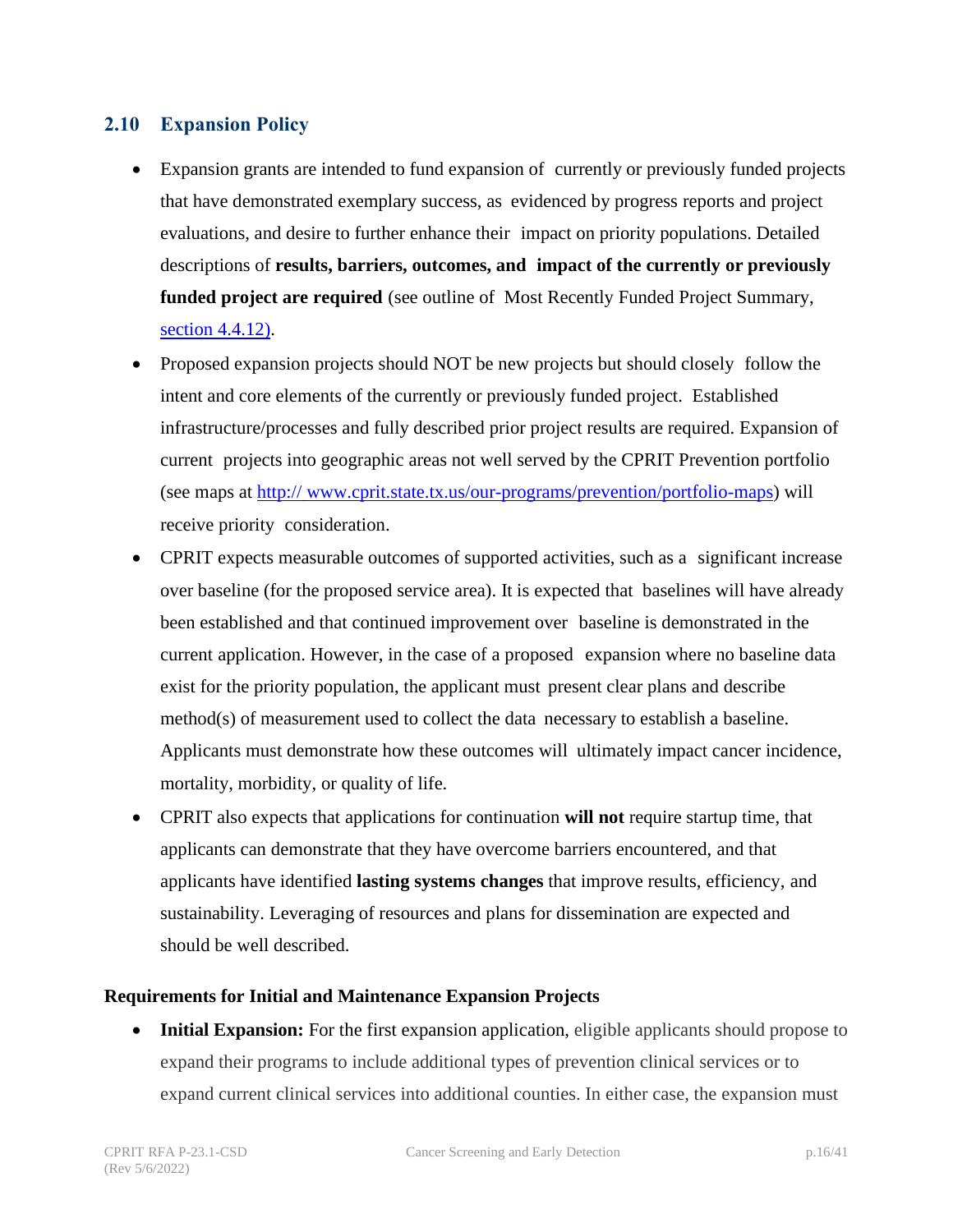include the delivery of services to nonmetropolitan (rural) and/or medically underserved counties in the state. These may be identified via web-based tools from the [Texas](https://healthdata.dshs.texas.gov/dashboard/surveys-and-profiles/hfp-2014-2015)  [Department of State Health Services](https://healthdata.dshs.texas.gov/dashboard/surveys-and-profiles/hfp-2014-2015) and [US Department of Health and Human Services.](https://data.hrsa.gov/tools/shortage-area/mua-find)

• **Maintenance Expansion:** For a subsequent expansion, additional clinical services and/or expansion to additional counties is optional; however, the counties and the practices offered in the first expansion should not be decreased. The number of services delivered during the maintenance expansion must be increased substantially such that the cost per clinical service is similar to the initial expansion if no further geographic or preventive service expansion is proposed.

## <span id="page-16-0"></span>**3. KEY DATES**

| <b>RFA</b> release              | May 6, 2022                        |
|---------------------------------|------------------------------------|
| <b>Online application opens</b> | June 2, 2022, 7 AM central time    |
| <b>Application due</b>          | August 31, 2022, 4 PM central time |
| <b>Application review</b>       | September 2022-January 2023        |
| <b>Award notification</b>       | February 2023                      |
| <b>Anticipated start date</b>   | March 1, 2023                      |

Applicants will be notified of peer review panel assignment prior to the peer review meeting dates.

## <span id="page-16-1"></span>**4. APPLICATION SUBMISSION GUIDELINES**

#### <span id="page-16-2"></span>**4.1 Instructions for Applicants document**

It is **imperative** that applicants read the accompanying instructions document for this RFA that will be available June 2, 2022 [\(https://CPRITGrants.org\)](https://cpritgrants.org/). Requirements may have changed from previous versions.

#### <span id="page-16-3"></span>**4.2 Online Application Receipt System**

Applications must be submitted via the CPRIT Application Receipt System (CARS) [\(https://CPRITGrants.org\)](https://cpritgrants.org/). **Only applications submitted through this portal will be considered eligible for evaluation.** The PD must create a user account in the system to start and submit an application. The Co-PD, if applicable, must also create a user account to participate in the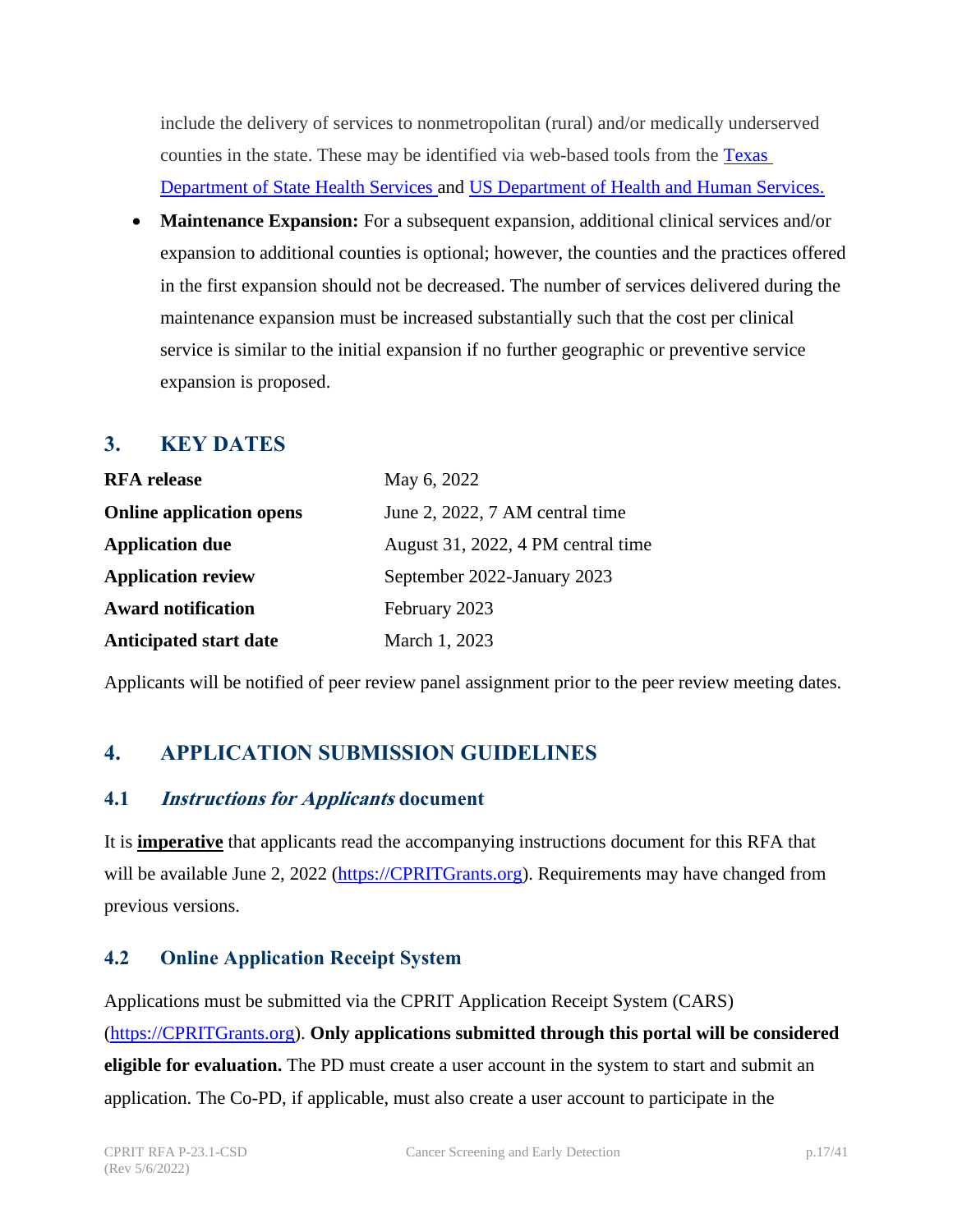application. Furthermore, the Application Signing Official (a person authorized to sign and submit the application for the organization) and the Grants Contract/Office of Sponsored Projects Official (an individual who will help manage the grant contract if an award is made) also must create a user account in CARS. Applications will be accepted beginning at 7 AM central time on June 2, 2022, and must be submitted by 4 PM central time on August 31, 2022. Detailed instructions for submitting an application are in the *Instructions for Applicants* document, posted on CARS. **Submission of an application is considered an acceptance of the terms and conditions of the RFA.**

#### <span id="page-17-0"></span>**4.3 Submission Deadline Extension**

The submission deadline may be extended for grant applications upon a showing of good cause. All requests for extension of the submission deadline must be submitted via email to the CPRIT [Helpdesk](#page-32-1) within 24 hours of the submission deadline. Submission deadline extensions, including the reason for the extension, will be documented as part of the grant review process records.

#### <span id="page-17-1"></span>**4.4 Application Components**

Applicants are advised to follow all instructions to ensure accurate and complete submission of all components of the application. Refer to the *Instructions for Applicants* document for details.

**Submissions that are missing 1 or more components or do not meet the eligibility requirements may be administratively withdrawn without review.**

#### <span id="page-17-2"></span>**4.4.1 Abstract and Significance (5,000 characters)**

Clearly explain the problem(s) to be addressed, the approach(es) to the solution, and how the application is responsive to this RFA. In the event that the project is funded, the abstract will be made public; therefore, no proprietary information should be included in this statement. Initial compliance decisions are based in part upon review of this statement.

#### **The abstract format is as follows (use headings as outlined below):**

• **Need:** Include a description of need in the specific service area. Include rates of incidence, mortality, and screening in the service area compared to overall Texas rates. Describe barriers, plans to overcome these barriers, and the priority population to be served.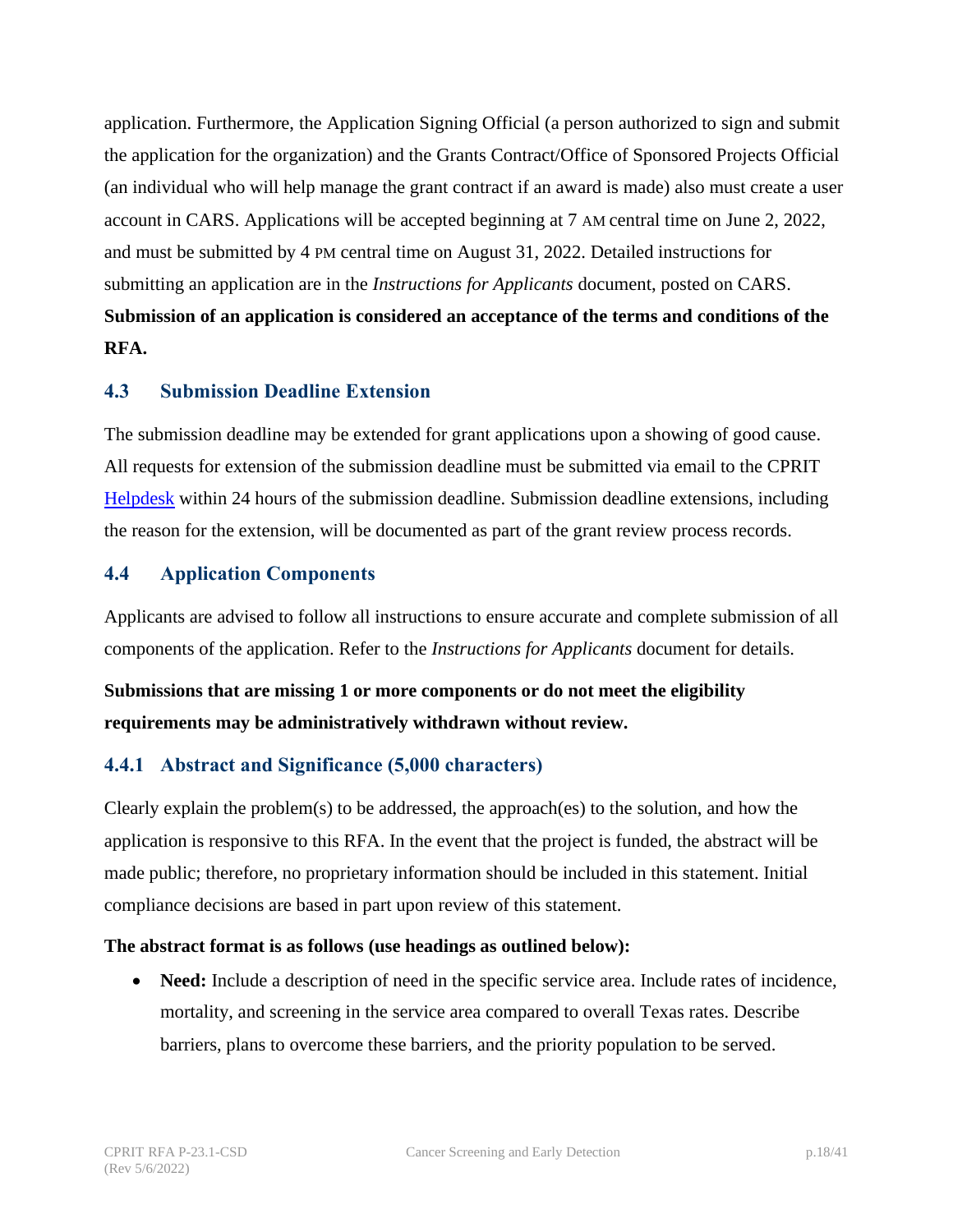- **Overall Project Strategy:** Describe the project and how it will address the identified need. Clearly explain what the project is and what it will specifically do, including the services to be provided and the process/system for delivery of services and outreach to the priority population.
- **Specific Goals:** State specifically the overall goals of the proposed project; include the estimated overall numbers of clinical services delivered and number of people (public and/or professionals) served.
- **Significance and Impact:** Explain how the proposed project, if successful, will have a major impact on cancer prevention and control for the population proposed to be served and for the State of Texas.

## <span id="page-18-0"></span>**4.4.2 Goals and Objectives (700 characters each)**

List only major **outcome goals** and **measurable objectives** for each year of the project. **Do not include process objectives**; these should be described in the project plan only. Include the proposed metric within both the stated Objective **and** the Measure sections (eg, Measure: 1, 500 individuals, ages 45 – 75, will be screened for colorectal cancer during the grant period). Applications may be returned for revision if the proposed metric is not included within the Measure section. Refer to the Instructions for Applicants document for details.

One goal with three objectives addressing navigation into diagnosis and into treatment is required for all proposals and will be prepopulated into the application. This goal is not modifiable by the applicant. Applicants may add a maximum of 3 additional goals with 3 outcome objectives each. Projects will be evaluated annually on progress toward all outcome goals and objectives. See [Appendix B](#page-38-0) for instructions onwriting outcome goals and objectives.

A baseline and method(s) of measurement are required for each objective. Provide both raw numbers and percent changes for the baseline and target. If a baseline has not been defined, applicants are required to explain plans to establish baseline and describe method(s) of measurement.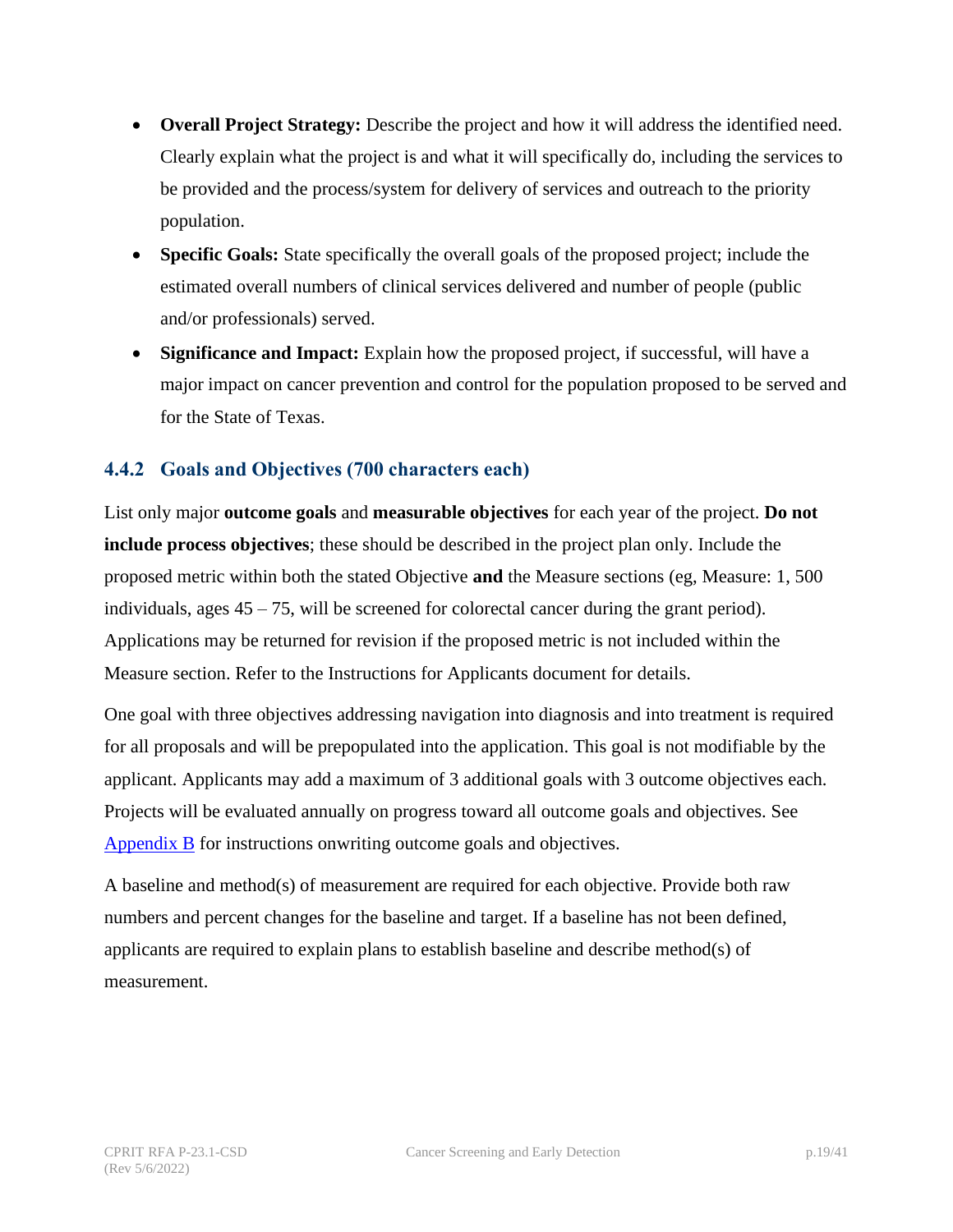#### <span id="page-19-0"></span>**4.4.3 Project Timeline (2 pages)**

Provide a project timeline for project activities that includes deliverables and dates. Use Years 1, 2, 3, and Months 1, 2, 3, etc, as applicable (eg, Year 1, Months 3-5) instead of specific months or years. Month 1 is the first full month of the grant award.

#### <span id="page-19-1"></span>**4.4.4 Project Plan (12 pages; fewer pages permissible)**

#### *The required project plan format follows. Applicants must use the headings outlined below.*

**Background:** Briefly present the rationale behind the proposed services, emphasizing the critical barriers to current service delivery that will be addressed. Identify the evidence-based service to be implemented for the priority population. Describe the race, ethnicity, age, and other defining characteristics of the population to be served.

If evidence-based strategies have not been implemented or tested for the specific population or service setting proposed, provide evidence that the proposed service is appropriate for the population and has a high likelihood of success. Baseline data for the priority population and target service area are required where applicable.

Reviewers will be aware of national and state statistics, and these should be used only to compare rates for the proposed service area. Describe the geographic region of the state that the project will serve; maps are encouraged.

**Goals and Objectives:** Process objectives should be included in the project plan. Outcome goals and objectives will be entered in separate fields in CARS. However, if desired, outcome goals and objectives may be fully repeated or briefly summarized here. See [Appendix B](#page-38-0) for instructions on writing goals and objectives.

**Components of the Project:** Clearly describe the need, delivery method, and evidence base (provide references) for the services, as well as anticipated results. Be explicit about the base of evidence and any necessary adaptations for the proposed project. If an organization has a current CPRIT grant that is the same or similar to the prevention intervention being proposed, the applicant must explain how the projects are nonduplicative or complementary.

It is important to distinguish between Texas counties where the project proposes to deliver services and counties of residence of population served (see [Appendix A](#page-35-0) for definitions and *Instructions for Applicants*). Only counties with service delivery should be listed in the Geographic Area to be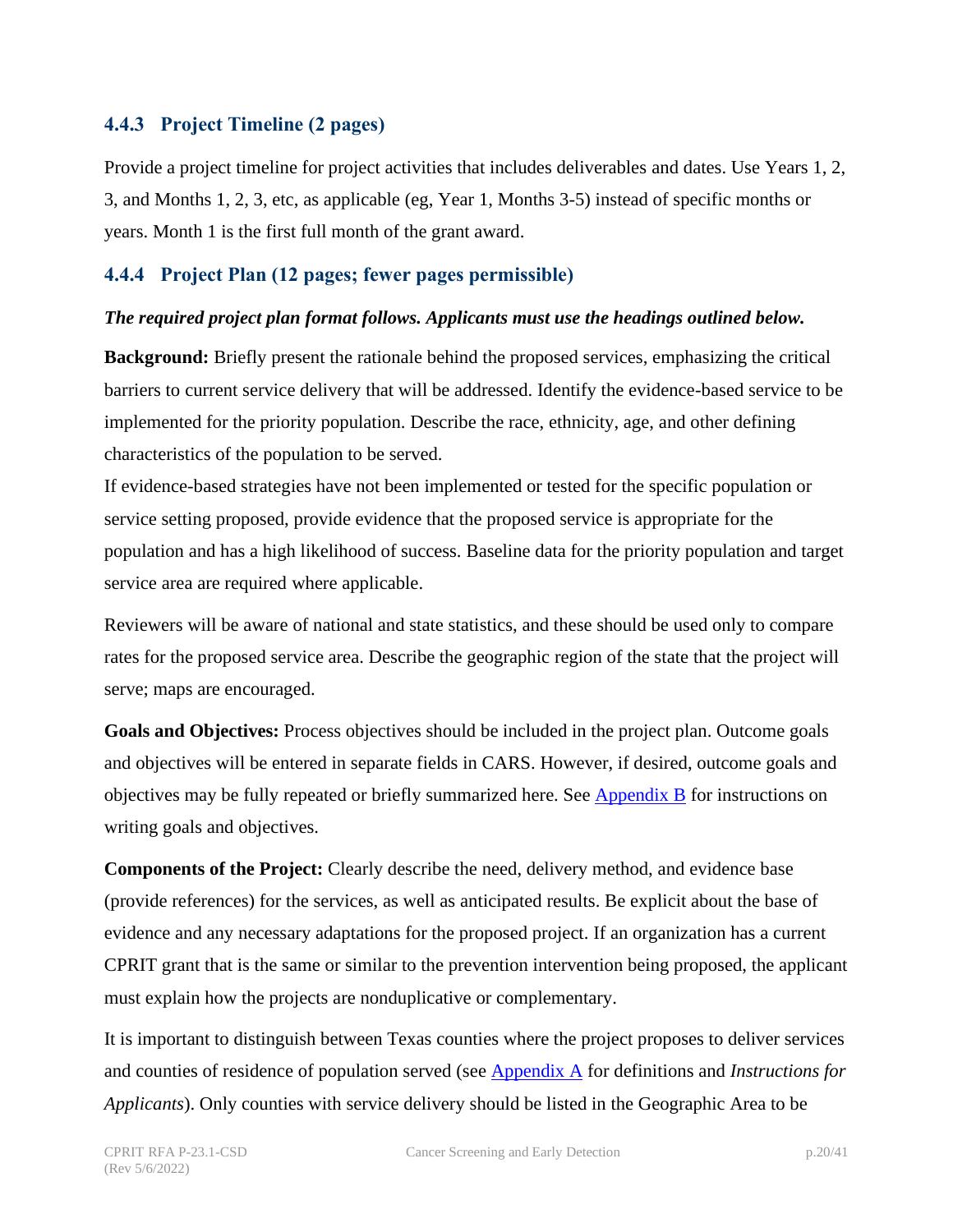Served section of the application. Projecting counties of residence of population served is not required but may be described in the project plan.

Clearly demonstrate the ability to provide the proposed service and describe how results will be improved over baseline and the ability to reach the priority population. Describe the method(s) that will be used to recall for appropriate rescreening those individuals who have been screened through this project.

If clinical services are being paid for and provided by others, the applicant must explain and report on the number of clinical services and outcomes (eg, screenings/diagnostics, vaccinations, cancer precursors, cancers detected) that are delivered to the people navigated by the program. Applicants must also clearly describe **access to treatment services** should precancer or cancer be detected. Include how and by whom any positive screening results will be delivered to a program participant.

**Evaluation Strategy:** A strong commitment to evaluation of the project is required. Describe the plan for outcome and output measurements, including qualitative analysis of policy and system changes. Describe data collection and management methods, data analyses, and anticipated results. Evaluation and reporting of results should be headed by a professional who has demonstrated expertise in the field. If needed, applicants may want to consider seeking expertise at Texas-based academic cancer centers, schools/programs of public health, or the like. Applicants should budget accordingly for the evaluation activity and should involve that professional during grant application preparation to ensure, among other things, that the evaluation plan is linked to the proposed goals and objectives.

**Organizational Qualifications and Capabilities:** Describe the organization and its track record and success in providing health programs and services. Describe the role and qualifications of the key collaborators/partners in the project. Include information on the organization's financial stability and viability. The applicant should demonstrate how the organizational environment will contribute to a successful project. If equipment or physical resources are required to carry out the project, the applicant should describe the availability of these resources and the organizational capacity to use equipment. To ensure access to preventive services and reporting of services outcomes, applicants should demonstrate that they have provider partnerships and agreements (via memoranda of understanding) or commitments (via letters of commitment) in place.

CPRIT acknowledges that full maintenance and sustainability of projects when CPRIT funding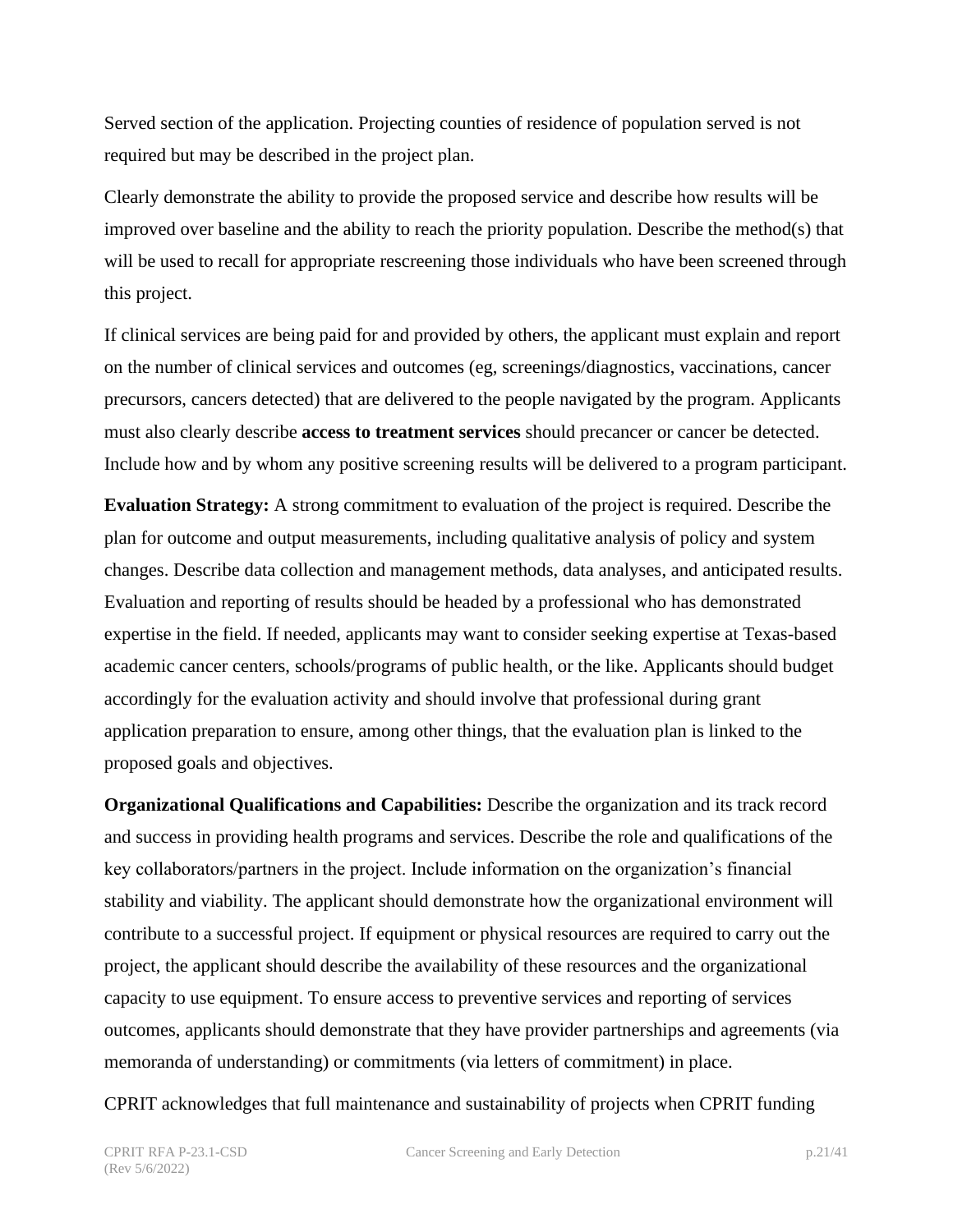ends may not be feasible, especially in cases involving the delivery of clinical services. However, it is important to consider sustainability early in the life cycle of a project, particularly regarding organizational characteristics and processes that are modifiable.

Washington University in St Louis has developed a useful tool [\(Program Sustainability Assessment](https://www.sustaintool.org/about-us/) [Tool\)](https://www.sustaintool.org/about-us/) to assess program capacity for sustainability. The tool assesses several factors that contribute to program sustainability. These factors include environmental support, funding stability, partnerships, organizational capacity, program evaluation, program adaptation, communication, and strategic planning. Applicants are not required to use this tool; however, it provides practical guidance on factors that should be considered and should be included in the application to describe a program's organizational capacity for sustainability.

It is expected that steps toward building capacity for the program will be taken and plans for such be briefly described in the application. The applicant should describe the factors that will contribute to the organization's capacity to facilitate sustainability.

**Dissemination and Replication:** Dissemination of project results and outcomes, including barriers encountered and successes achieved, is critical to building the evidence base for cancer prevention and control efforts in the state. Dissemination efforts should consider the message, source, audience, and channel (Brownson, R.C., et al. *[J Pub Health Manag Pract](https://journals.lww.com/jphmp/Fulltext/2018/03000/Getting_the_Word_Out___New_Approaches_for.4.aspx)*. 24(2):102-111, March/April 2018). Dissemination methods may include, but are not limited to, presentations at workshops and seminars, one-on-one meetings, publications, news media, social media, etc.

While passive dissemination methods are common (eg, publications, presentations at professional meetings), plans should include some active dissemination methods (eg, meetings with stakeholders, blogs, social media). Applicants should describe their dissemination plans. The plans should include the kinds of audiences to be targeted and methods for reaching the targeted audiences.

Replication by others is an additional way to disseminate the project. For applicable components, describe how the project or components of the project lend themselves to application by other communities and/or organizations in the state or expansion in the same communities. Describe what components of this project can be adapted to a larger or lower resource setting. Note that some programs may have unique resources and may not lend themselves to replication by others.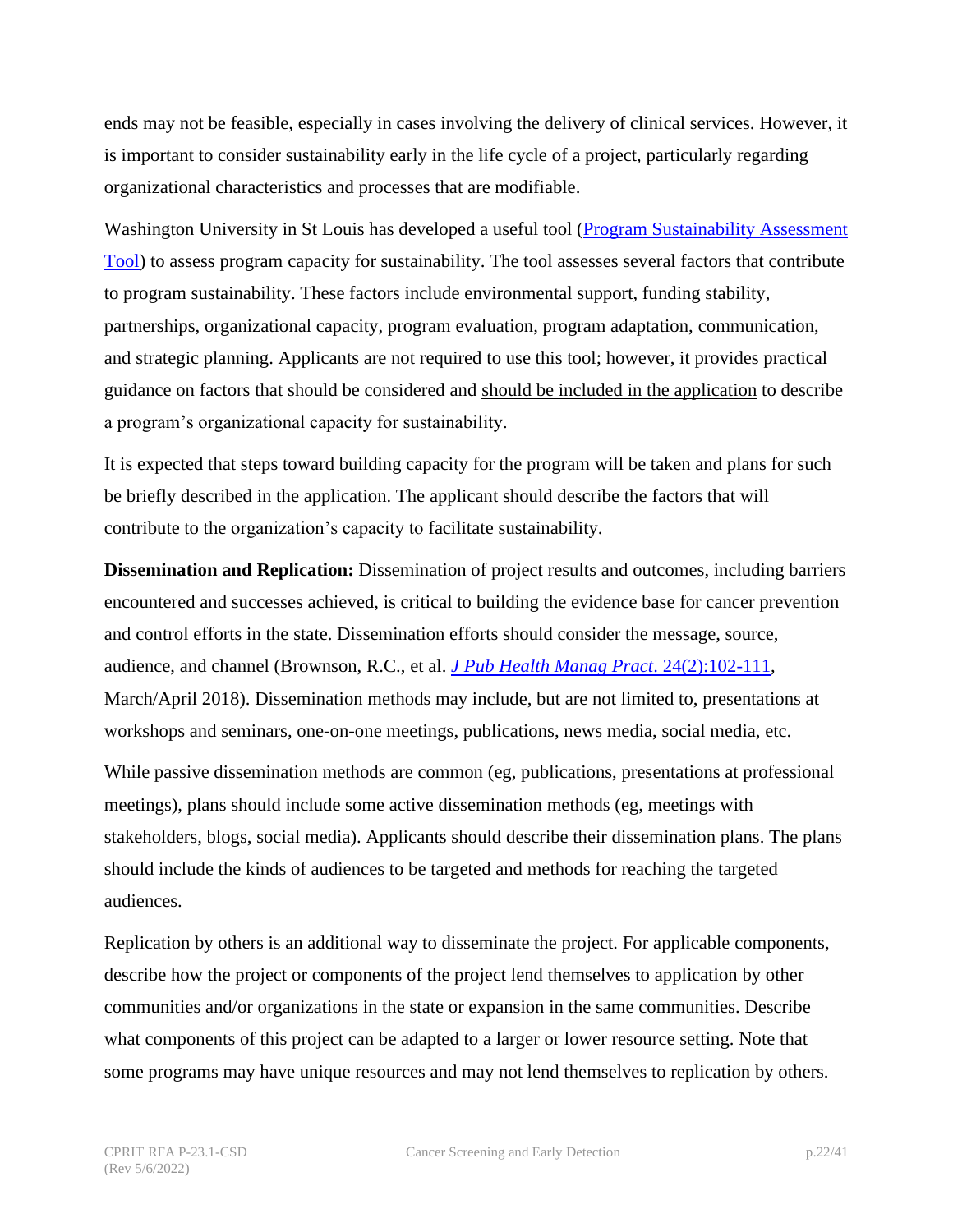#### <span id="page-22-0"></span>**4.4.5 People Reached (Indirect Contact)**

Provide the estimated overall number of people (members of the public and professionals) to be reached by the funded project. The applicant is required to itemize separately the types of indirect noninteractive education and outreach activities, with estimates, that led to the calculation of the overall estimates provided. Refer to **[Appendix A](#page-35-0)** for definitions.

#### <span id="page-22-1"></span>**4.4.6 Number of Services Delivered (Direct Contact)**

Provide the estimated overall number of services directly delivered to members of the public and to professionals by the funded project. Each individual service should be counted, regardless of the number of services one person receives. The applicant is required to itemize separately the education, navigation, and clinical activities/services, with estimates, that led to the calculation of the overall estimate provided. Refer to  $\Delta$ ppendix  $\Delta$  for definitions.

#### <span id="page-22-2"></span>**4.4.7 Number of Clinical Services Delivered**

Provide the estimated overall number of clinical services directly delivered to members of the public by the funded project. Each individual clinical service should be counted, regardless of the number of services one person receives. Separately itemize the clinical services, with estimates, that led to the calculation of the overall estimate provided. Refer to  $\Delta$ ppendix  $\Delta$  for definitions.

#### <span id="page-22-3"></span>**4.4.8 Number of Unique People Served (Direct Contact)**

Provide the estimated overall number of unique members of the public and professionals served by the funded project. One person may receive multiple services but should only be counted once here. Refer to  $\Delta$ ppendix  $\Delta$  for definitions.

#### <span id="page-22-4"></span>**4.4.9 References**

Provide a concise and relevant list of references cited for the application. The successful applicant will provide referenced evidence and literature support for the proposed services.

#### <span id="page-22-5"></span>**4.4.10 Resubmission Summary**

All applications in response to this RFA will be considered NEW submissions and no resubmission summary form will be available. Responses to summary statement weaknesses should be included within the project plan.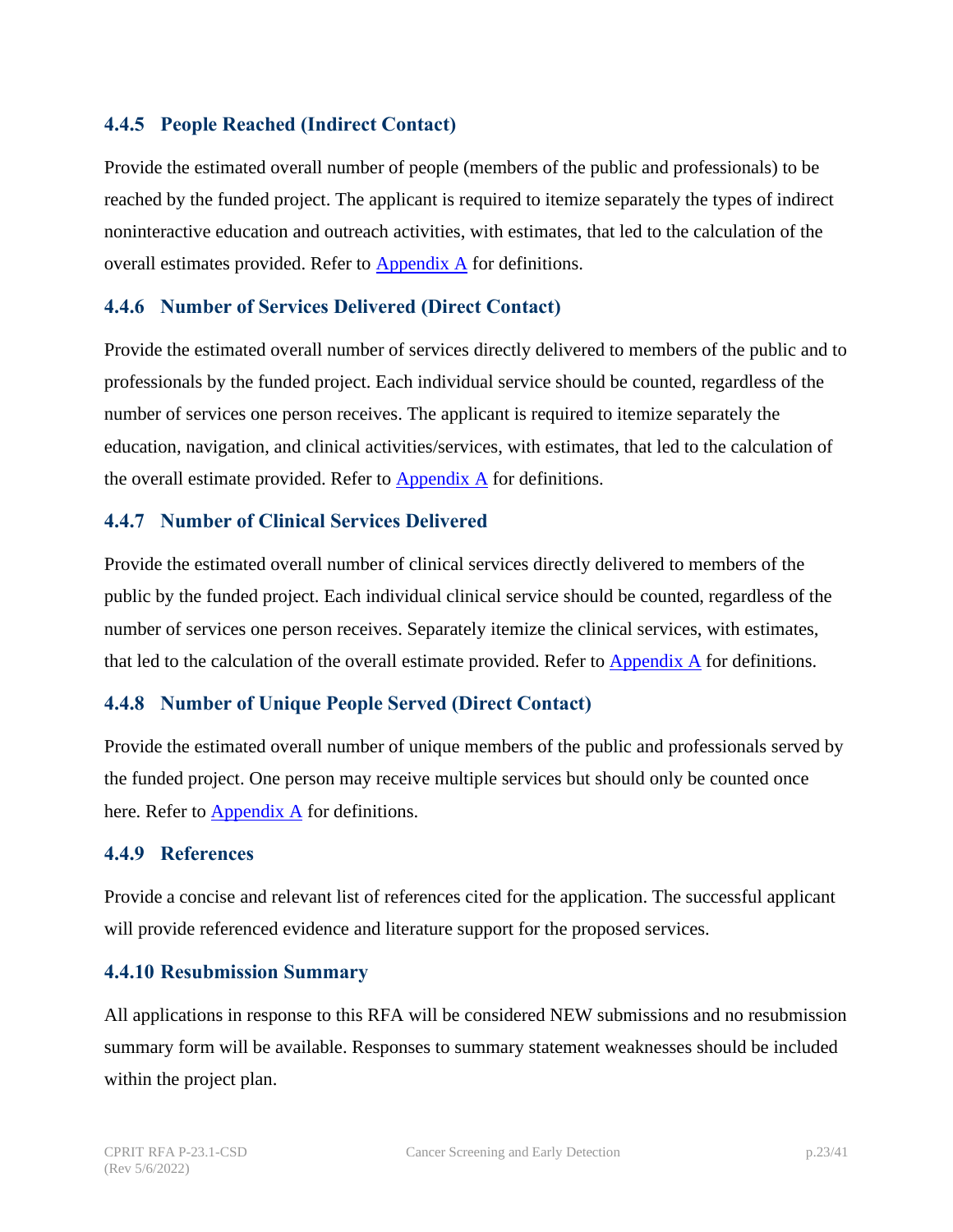The summary statement of the original application review, if previously prepared, will be automatically appended to the resubmission; the applicant is not responsible for providing this document.

## <span id="page-23-0"></span>**4.4.11 Most Recently Funded Relevant Project Summary (3 pages)**

Upload a summary that outlines the progress made with the most recently funded relevant CPRIT award. Applicants must describe results and outcomes of the most recently funded award and demonstrate why further funding is warranted.

Please note that a different set of reviewers from those assigned to the previously funded application may evaluate this application. Applicants should make it easy for reviewers to compare the most recently funded project with the proposed project.

In the description, include the following:

- Describe the evidence-based intervention, its purpose, and how it was implemented in the priority population. Describe any adaptations made for the population served.
- List approved goals and objectives of the most recently funded grant.
- For each objective, provide milestones/target dates and target metrics as compared to actual completion dates and metrics.
- Include a discussion of objectives not fully met. Explain any barriers encountered and strategies used to overcome these.
- For the most recently funded project, describe major activities; significant results, including major findings, developments or conclusions (both positive and negative); and key outcomes.
- Describe steps taken toward sustainability for components of the project. Fully describe systems or policy improvements and enhancements.
- Describe how project results were disseminated or plans for future dissemination of results.

#### <span id="page-23-1"></span>**4.4.12 CPRIT Grants Summary**

Use the template provided on CARS [\(https://CPRITGrants.org\)](https://cpritgrants.org/). Provide a listing of **all** projects funded by the CPRIT Prevention program for the PD and the Co-PD, regardless of their connection to this application.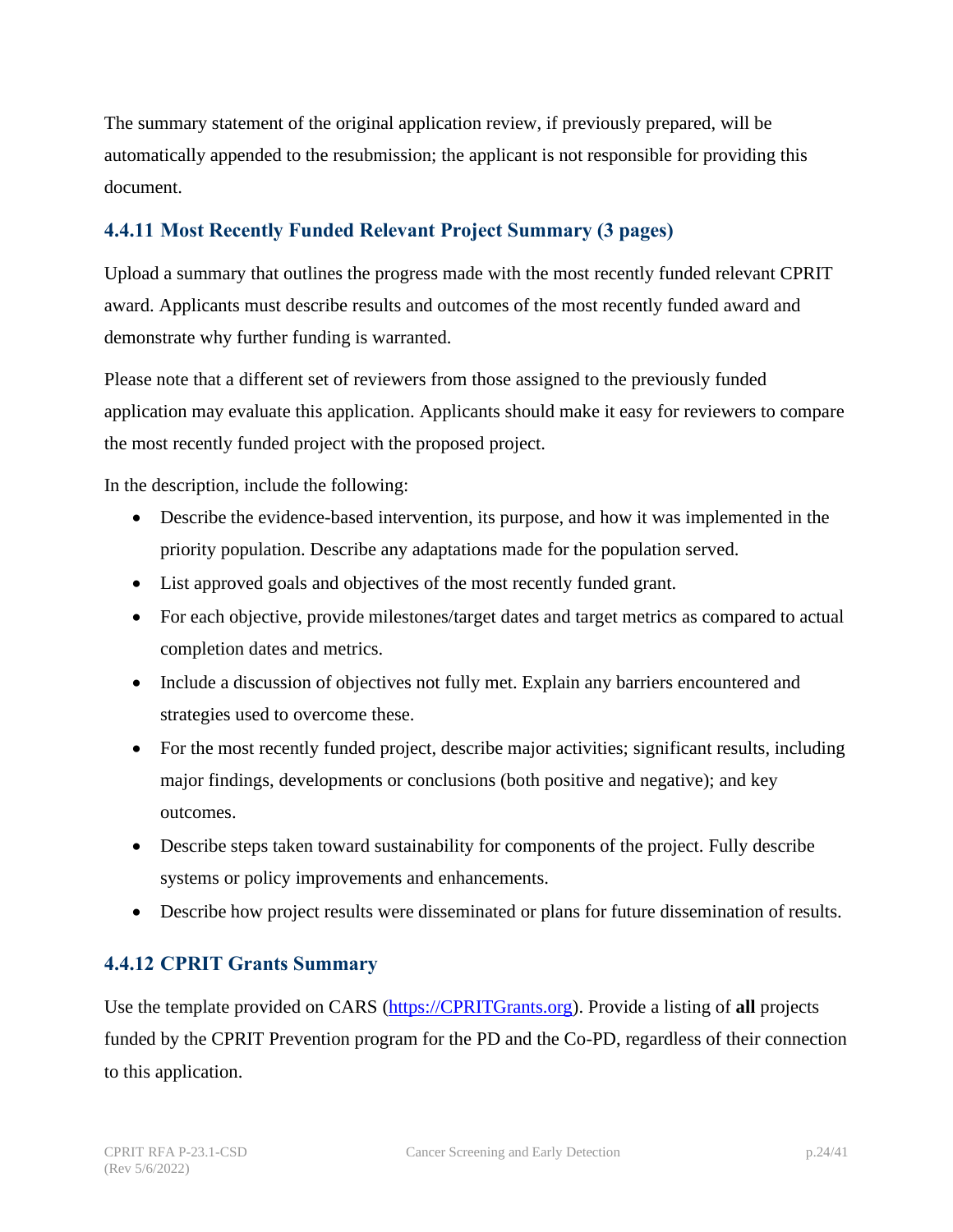#### <span id="page-24-0"></span>**4.4.13 Budget and Justification**

Provide a brief outline and detailed justification of the budget for the entire proposed period of support, including salaries and benefits, travel, equipment, supplies, contractual expenses, services delivery, and other expenses. CPRIT funds will be distributed on a reimbursement basis. Applications requesting more than the maximum allowed cost (total costs) as specified in Section [2.7](#page-12-1) will be administratively withdrawn.

Clearly describe any organizational cost sharing or pro bono contributions related to this project, as well as any attempts made or successes to secure other state/federal funds.

- **Average Cost per Person:** The average cost per person will be automatically calculated from the total cost of the project divided by the total number of unique people served (refer to [Appendix A\)](#page-35-0).
- **Average Cost per Service:** The average cost per service will be automatically calculated from the total cost of the project divided by the total number of services delivered (refer to [Appendix](#page-35-0) A). A significant proportion of funds is expected to be used for program delivery as opposed to program development and organizational infrastructure.
- **Average Cost per Clinical Service:** The average cost per clinical service will be automatically calculated from the total cost of the project divided by the total number of clinical services delivered (refer to [Appendix A\)](#page-35-0).
- **Personnel:** The individual salary cap for CPRIT awards is \$200,000 per year. Describe the source of funding for all project personnel where CPRIT funds are not requested.
- **Travel:** PDs and related project staff are expected to attend CPRIT's conference. CPRIT funds may be used to send up to 2 people to the conference.
- **Equipment:** Equipment having a useful life of more than 1 year and an acquisition cost of \$5,000 or more per unit must be specifically approved by CPRIT. An applicant does not need to seek this approval prior to submitting the application. Justification must be provided for why funding for this equipment cannot be found elsewhere; CPRIT funding should not supplant existing funds. Cost sharing of equipment purchases is strongly encouraged.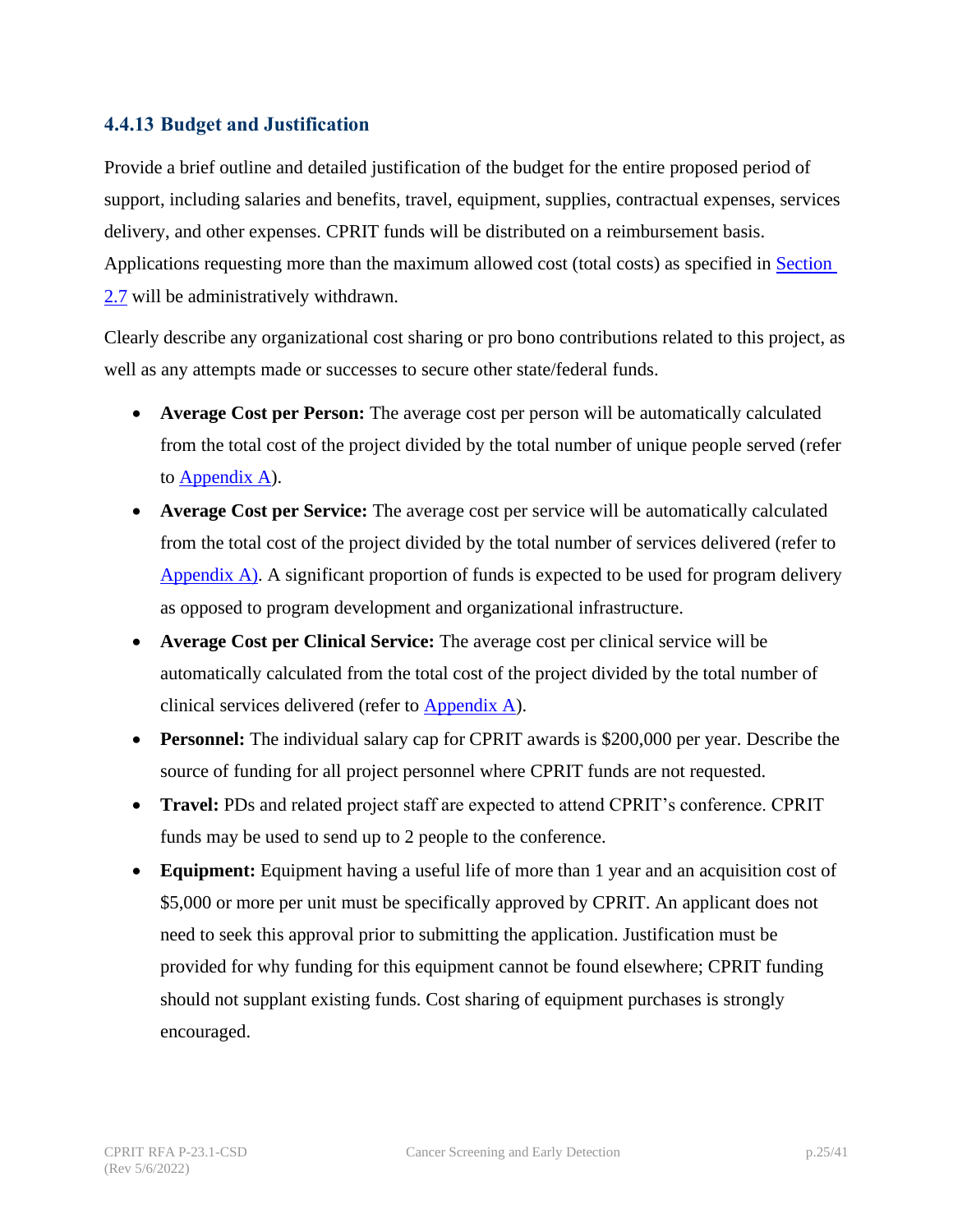#### • **Services Costs:**

- o CPRIT reimburses for services using Medicare reimbursement rates. Describe the source of funding for all services where CPRIT funds are not requested. If clinical services are being paid for and provided by others, the applicant is required to explain and report on the number of clinical services and outcomes (eg, screenings/diagnostics, vaccinations, cancer precursors, cancers detected) that are delivered to the people navigated by the program.
- o CPRIT does not allow recovery of costs related to tests that have not been recommended by the USPSTF. In several cases (eg, breast self-exams, clinical breast exams, PSA tests), the Task Force has concluded there is not enough evidence available to draw reliable conclusions about the additional benefits and harms of these tests. (See [https://www.uspreventiveservicestaskforce.org/\)](https://www.uspreventiveservicestaskforce.org/)
- **Other Expenses:**
	- o **Incentives:** Use of incentives or positive rewards to change or elicit behavior is allowed; however, incentives may only be used based on strong evidence of their effectiveness for the purpose and in the priority population identified by the applicant. CPRIT will not fund cash incentives. The maximum dollar value allowed for an incentive per person, per activity or session, is \$25.
	- o **Costs Not Related to Cancer Prevention and Control:** CPRIT does not allow recovery of any costs for services not related to cancer (eg, health physicals, HIV testing) other than those required prior to the clinical services proposed in the project.
- **Indirect/Shared Costs:** Texas law limits the amount of grant funds that may be spent on indirect/shared expenses to no more than 5% of the total award amount (5.263% of the direct costs). Guidance regarding indirect cost recovery can be found in [CPRIT's](https://texreg.sos.state.tx.us/public/readtac%24ext.ViewTAC?tac_view=3&ti=25&pt=11) [Administrative](https://texreg.sos.state.tx.us/public/readtac%24ext.ViewTAC?tac_view=3&ti=25&pt=11) Rules.

#### <span id="page-25-0"></span>**4.4.14 Current and Pending Support and Sources of Funding**

Use the template provided on the CARS [\(https://CPRITGrants.org\)](https://cpritgrants.org/). Describe the funding source and duration of **all** current and pending support for the proposed project, including a capitalization table that reflects private investors, if any.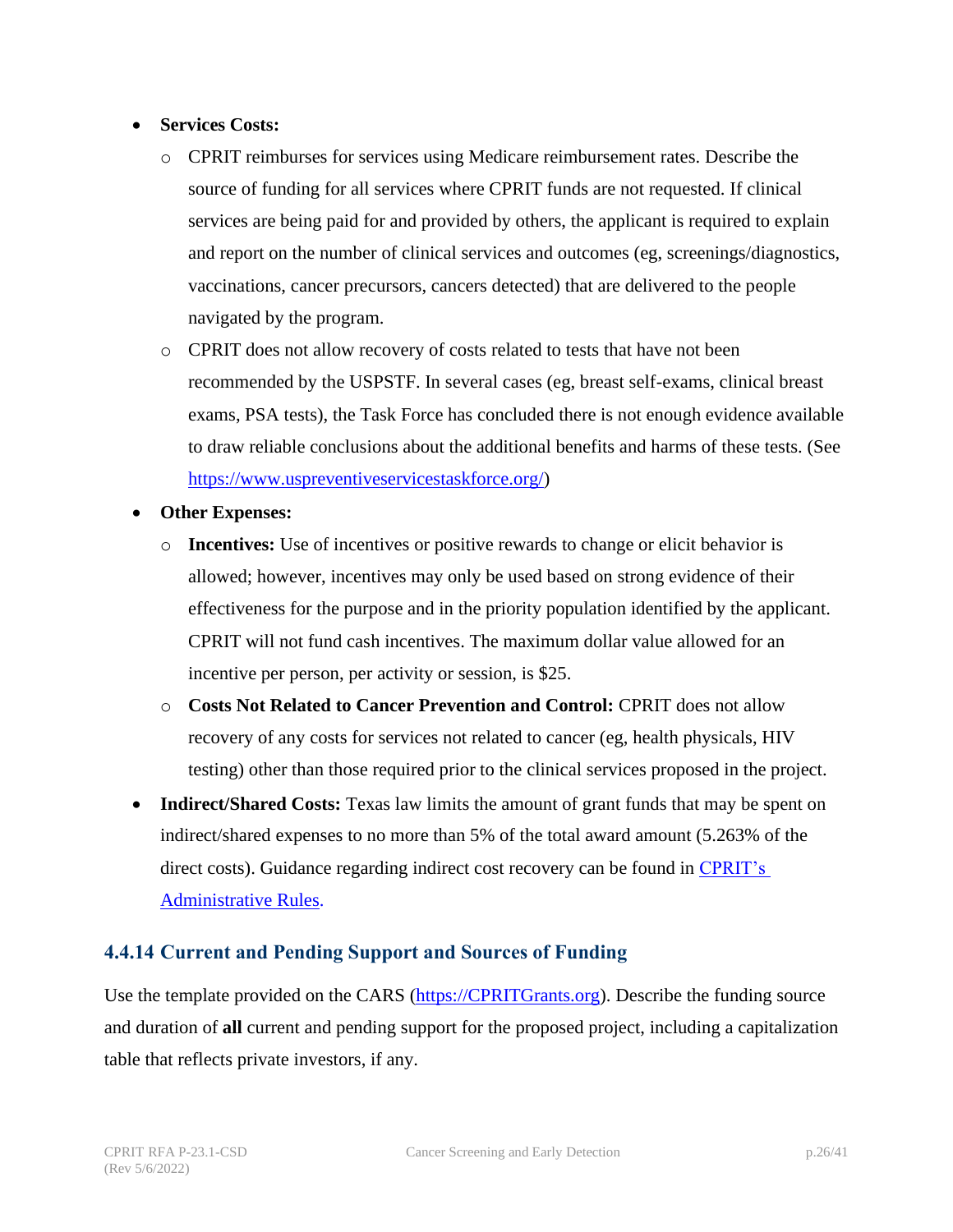#### <span id="page-26-0"></span>**4.4.15 Biographical Sketches**

The designated PD will be responsible for the overall performance of the funded project and must have relevant education and management experience. The PD/Co-PD(s) must provide a biographical sketch that describes his or her education and training, professional experience, awards and honors, and publications and/or involvement in programs relevant to cancer prevention and/or service delivery.

- Use the Co-PD Biographical Sketch section ONLY if a Co-PD has been identified.
- The evaluation professional must provide a biographical sketch in the Evaluation Professional Biographical Sketch section.
- Up to 3 additional biographical sketches for key personnel may be provided in the Key Personnel Biographical sketch section.

Each biographical sketch must not exceed 5 pages and should use either the "Prevention Programs: Biographical Sketch" template provided on the CARS [\(https://CPRITGrants.org\)](https://cpritgrants.org/) or the NIH Biographical Sketch format. Only biographical sketches will be accepted; do not submit resumes and/or CVs. If a position is not yet filled, please upload a job description.

#### <span id="page-26-1"></span>**4.4.16 Collaborating Organizations**

List all key participating organizations that will partner with the applicant organization to provide 1 or more components essential to the success of the program (eg, evaluation, clinical services, recruitment to screening). Please be sure to also include anyone listed as key personnel and/or listed under the Current & Pending Support section.

#### <span id="page-26-2"></span>**4.4.17 Letters of Commitment (10 pages)**

Applicants should provide letters of commitment and/or memoranda of understanding from community organizations, key faculty, or any other component essential to the success of the program. Letters should be specific to the contribution of each organization.

#### <span id="page-26-3"></span>**5. APPLICATION REVIEW**

#### <span id="page-26-4"></span>**5.1 Review Process Overview**

All eligible applications will be reviewed using a 2-stage peer review process: (1) evaluation of applications by peer review panels and (2) prioritization of grant applications by the Prevention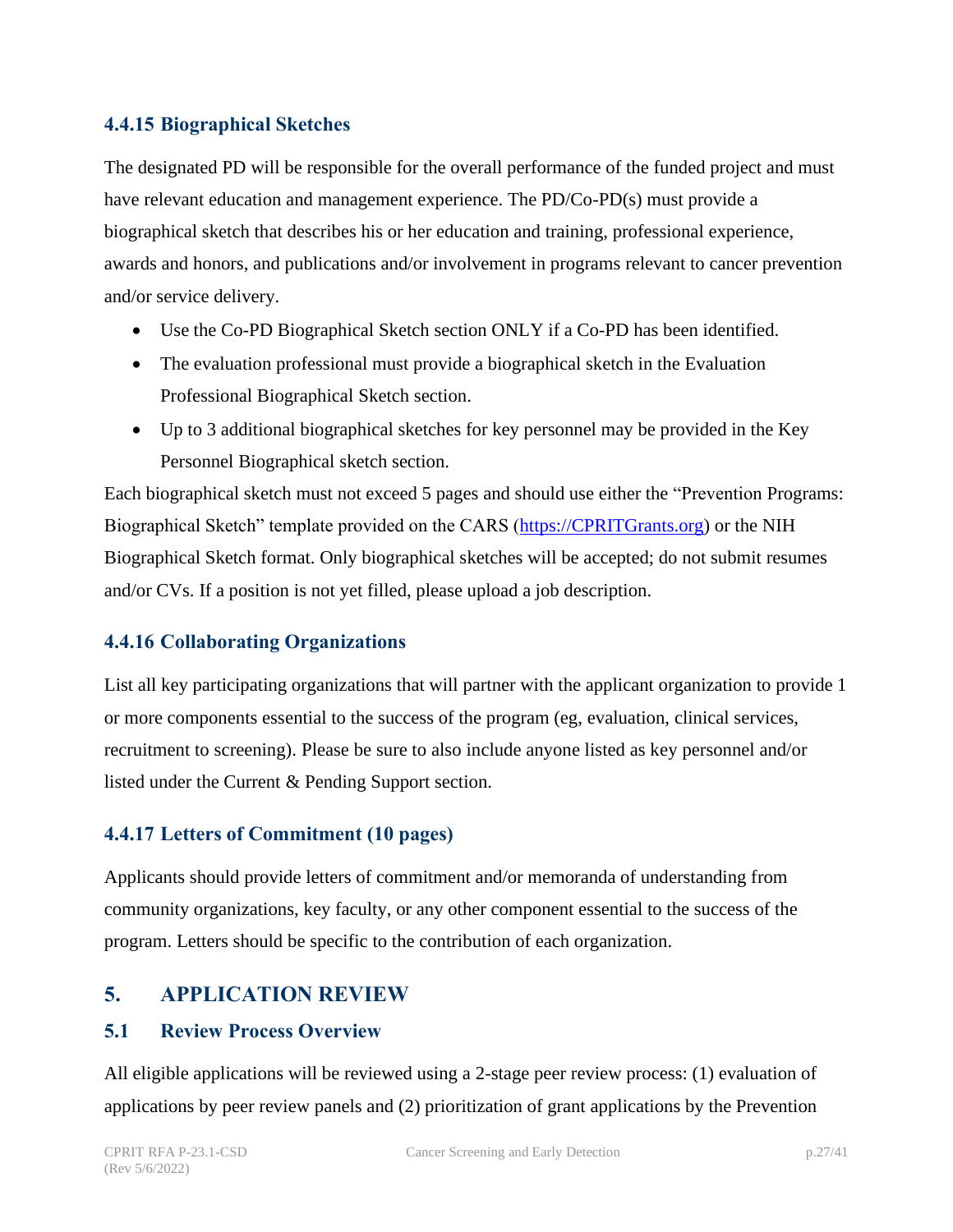Review Council. In the first stage, applications will be evaluated by an independent review panel using the criteria listed below. In the second stage, applications judged to be meritorious by review panels will be evaluated by the Prevention Review Council and recommended for funding based on comparisons with applications from all of the review panels and programmatic priorities.

Programmatic considerations may include, but are not limited to, geographic distribution, cancer type, population served, and type of program or service. The scores are only 1 factor considered during programmatic review. At the programmatic level of review, priority will be given to proposed projects that target geographic regions of the state or population subgroups that are not well represented in the current CPRIT Prevention project portfolio.

Applications approved by Review Council will be forwarded to the CPRIT Program Integration Committee (PIC) for review. The PIC will consider factors including program priorities set by the Oversight Committee, portfolio balance across programs, and available funding. The CPRIT Oversight Committee will vote to approve each grant award recommendation made by the PIC. The grant award recommendations will be presented at an open meeting of the Oversight Committee and must be approved by two-thirds of the Oversight Committee members present and eligible to vote. The review process is described more fully in CPRIT's Administrative Rules, chapter [703, sections 703.6 to 703.8.](https://texreg.sos.state.tx.us/public/readtac%24ext.ViewTAC?tac_view=4&ti=25&pt=11&ch=703&rl=Y)

Each stage of application review is conducted confidentially, and all CPRIT Peer Review Panel members, Review Council members, PIC members, CPRIT employees, and Oversight Committee members with access to grant application information are required to sign nondisclosure statements regarding the contents of the applications. All technological and scientific information included in the application is protected from public disclosure pursuant to Health and Safety Code  $§102.262(b).$ 

Individuals directly involved with the review process operate under strict conflict-of-interest prohibitions. All CPRIT Peer Review Panel members and Review Council members are non-Texas residents.

An applicant will be notified regarding the peer review panel assigned to review the grant application. Peer Review Panel members are listed by panel on CPRIT's website. **By submitting a grant application, the applicant agrees and understands that the only basis for reconsideration of a grant application is limited to an undisclosed Conflict of Interest as set forth in CPRIT's Administrative Rules, chapter [703, section 703.9.](https://texreg.sos.state.tx.us/public/readtac$ext.TacPage?sl=R&app=9&p_dir=&p_rloc=&p_tloc=&p_ploc=&pg=1&p_tac=&ti=25&pt=11&ch=703&rl=9)**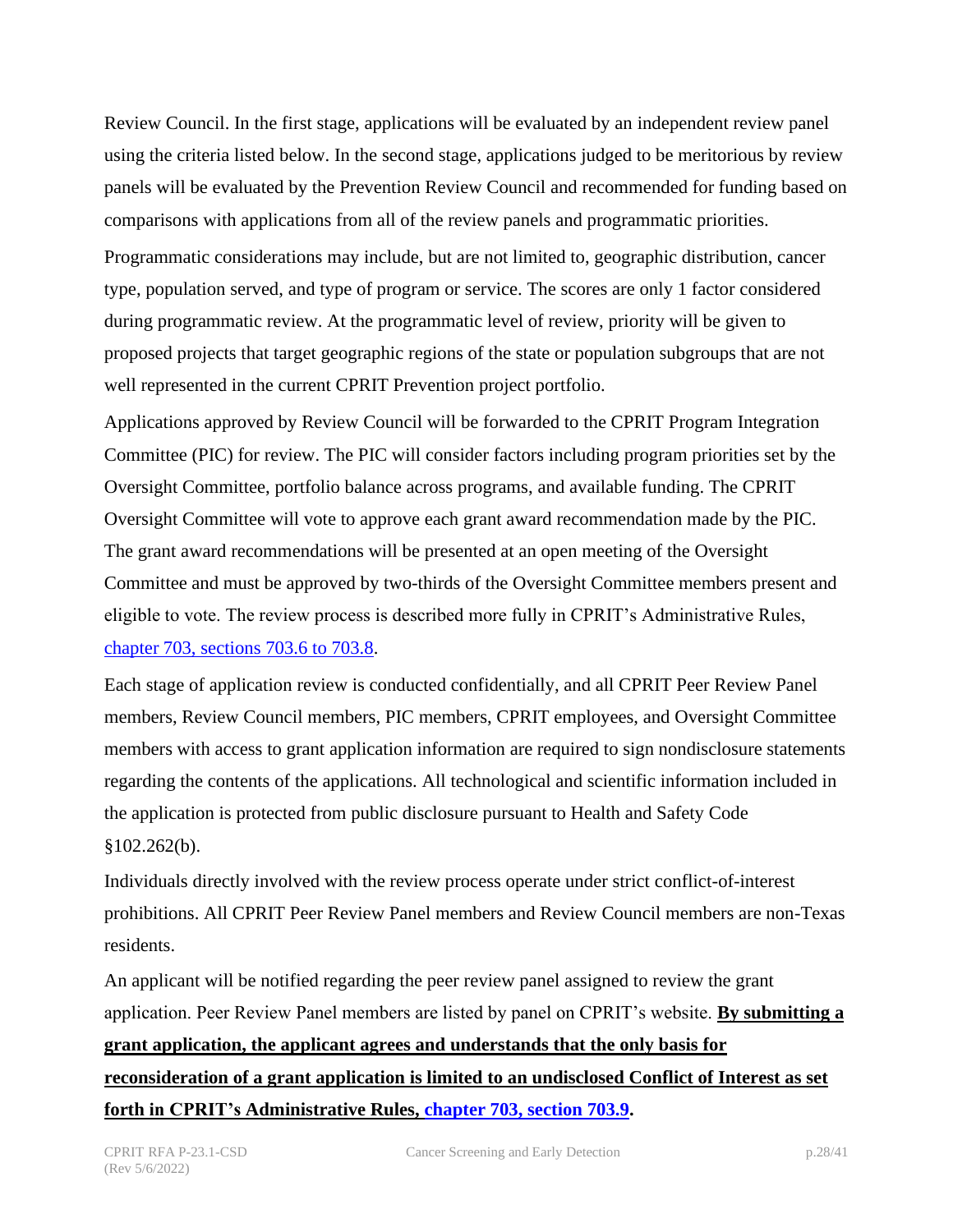Communication regarding the substance of a pending application is prohibited between the grant applicant (or someone on the grant applicant's behalf) and the following individuals: an Oversight Committee member, a PIC member, a Review Panel member, or a Review Council member.

Applicants should note that the CPRIT PIC comprises the CPRIT Chief Executive Officer, the Chief Scientific Officer, the Chief Prevention Officer, the Chief Product Development Officer, and the Commissioner of State Health Services. The prohibition on communication begins on the first day that grant applications for the particular grant mechanismare accepted by CPRIT and extends until the grant applicant receives notice regarding a final decision on the grant application. The prohibition on communication does not apply to the time period when preapplications or letters of interest are accepted. Intentional, serious, or frequent violations of this rule may result in the disqualification of the grant application from further consideration for a grant award.

#### <span id="page-28-0"></span>**5.2 Review Criteria**

Peer review of applications will be based on primary scored criteria and secondary unscored criteria, identified below. Review panels consisting of experts in the field and advocates will evaluate and score each primary criterion and subsequently assign an overall score that reflects an overall assessment of the application. The overall evaluation score will not be an average of the scores of individual criteria; rather, it will reflect the reviewers' overall impression of the application and responsiveness to the RFA priorities.

#### <span id="page-28-1"></span>**5.2.1 Primary Evaluation Criteria**

#### **Impact**

- Do the proposed services address an important problem or need in cancer prevention and control? Do the proposed project strategies support desired outcomes in cancer incidence, morbidity, and/or mortality? Do the proposed project strategies reach a priority population (eg, low income, minority, rural) at high risk of cancer?
- Will the project reach and serve/impact an appropriate number of people based on the budget allocated to providing services and the cost of providing services?
- If applicable, have partners demonstrated that the collaborative effort will provide a greater impact on cancer prevention and control than the applicant organization's effort separately?
- Does the program address adaptation, if applicable, of the evidence-based intervention to the priority population? Is the base of evidence clearly explained and referenced?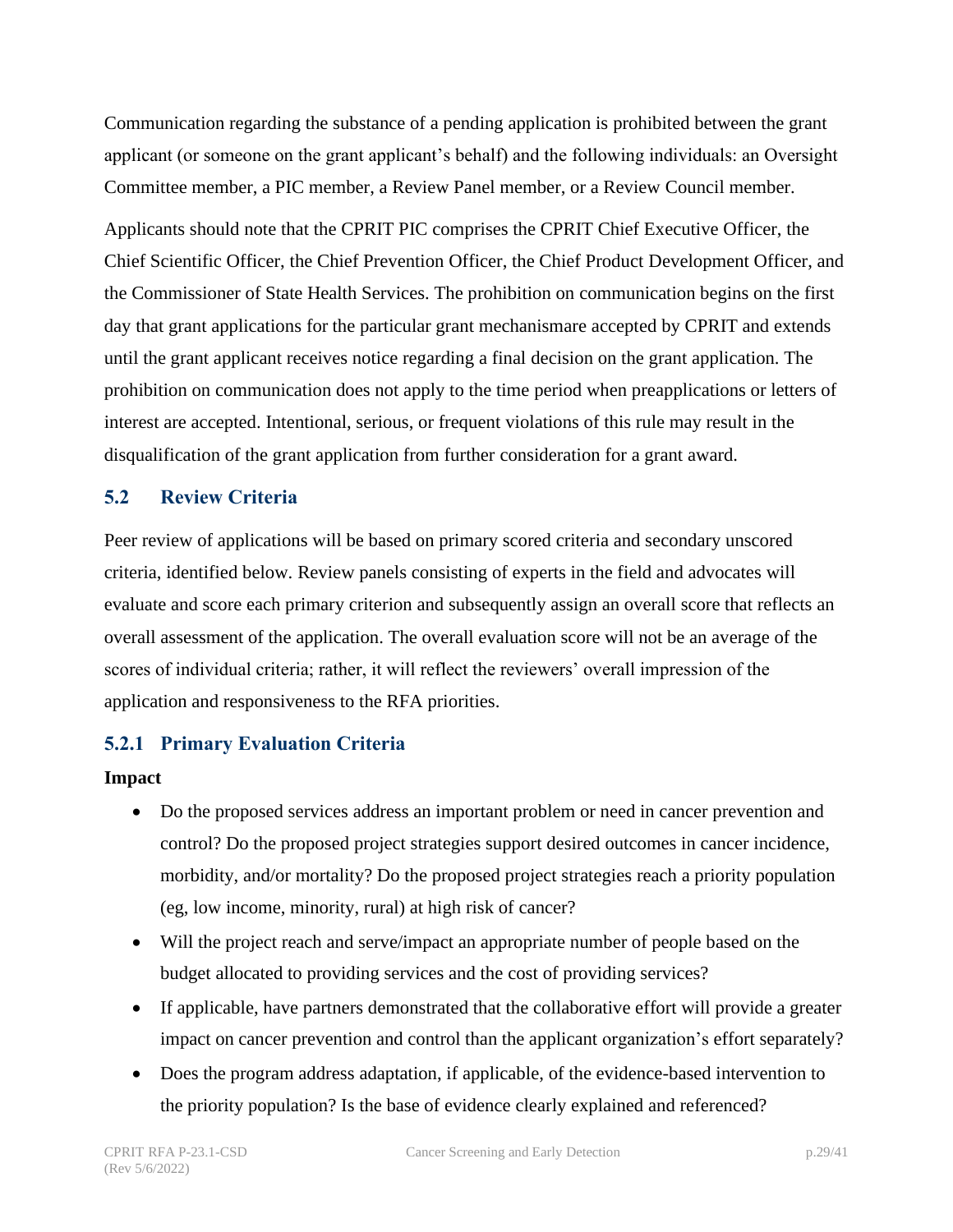#### **Project Strategy and Feasibility**

- Does the proposed project provide services specified in the RFA?
- Are the overall program approach, strategy, and design clearly described and supported by established theory and practice? Are the proposed objectives and activities feasible within the duration of the award? Has the applicant convincingly demonstrated the short- and long-term impacts of the project?
- Has the applicant proposed policy changes and/or system improvements?
- Are possible barriers addressed and approaches for overcoming them proposed?
- Are the priority population and culturally appropriate methods to reach the priority population clearly described?
- If applicable, does the application demonstrate the availability of resources and expertise to provide case management, including follow-up for abnormal results and access to treatment?
- Does the program leverage partners and resources to maximize the reach of the services proposed? Does the program leverage and complement other state, federal, and nonprofit grants?

#### **Outcomes Evaluation**

- Are specific goals and measurable objectives for each year of the project provided?
- Are the proposed outcome measures appropriate for the services provided, and are the expected changes clinically significant?
- If clinical services are being paid for and provided by others, does the applicant explain the methods used to collect data and report on these clinical services and outcomes?
- Does the application provide a clear and appropriate plan for data collection and management and data analyses?
- Are clear baseline data provided for the priority population, or are clear plans included to collect baseline data?
- If an evidence-based intervention is being adapted in a population where it has not been implemented or tested, are plans for evaluation of barriers, effectiveness, and fidelity to the model described?
- Is the qualitative analysis of planned policy or system changes described?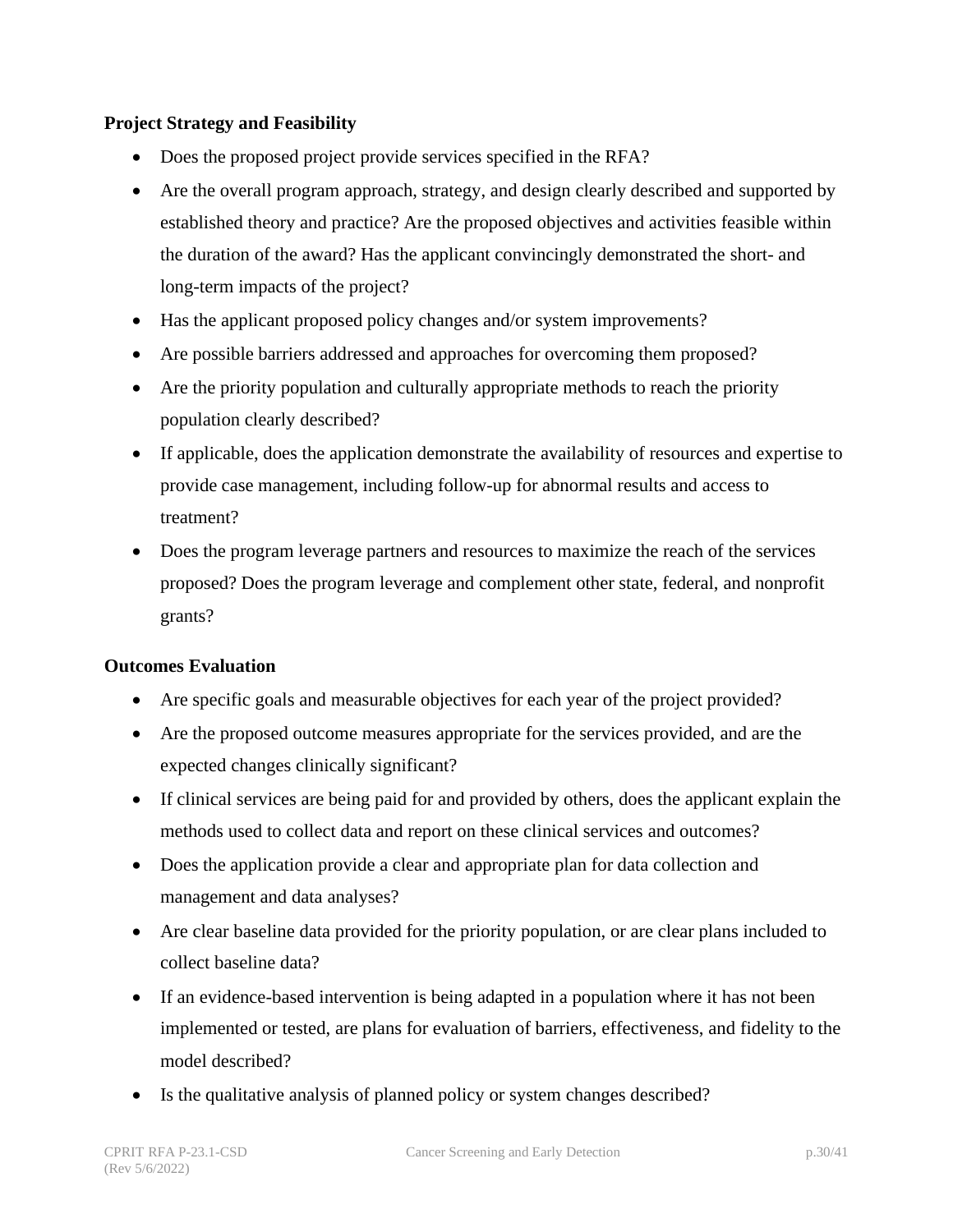#### **Organizational Qualifications and Capabilities**

- Do the organization and its collaborators/partners demonstrate the ability to provide the proposed preventive services?
- Does the described role of each collaborating organization make it clear that each organization adds value to the project and is committed to working together to implement the project?
- Have the appropriate personnel been recruited to design, implement, evaluate, and complete the project?
- Is the organization structurally and financially stable and viable?
- Does the applicant describe the program's organizational capacity for sustainability?
- Does the applicant describe steps that will be taken toward building internal capacity and partnerships?
- Does the applicant describe a plan for systems changes that are sustainable over time (eg, improve results, provider practice, efficiency, cost-effectiveness)?

## <span id="page-30-0"></span>**5.2.2 Secondary Evaluation Criteria**

#### **Budget**

- Is the budget appropriate and reasonable for the scope and services of the proposed work?
- Is the cost per person served appropriate and reasonable?
- Is the proportion of the funds allocated for direct services reasonable?
- Is the project a good investment of Texas public funds?

#### **Dissemination and Replication**

- Are plans for dissemination of the project's results and outcomes, including targetaudiences and methods, clearly described?
- Are active dissemination strategies included and described in the plan?
- Does the applicant describe whether and/or how the project lends itself to replication of all or some components of the project by others in the state?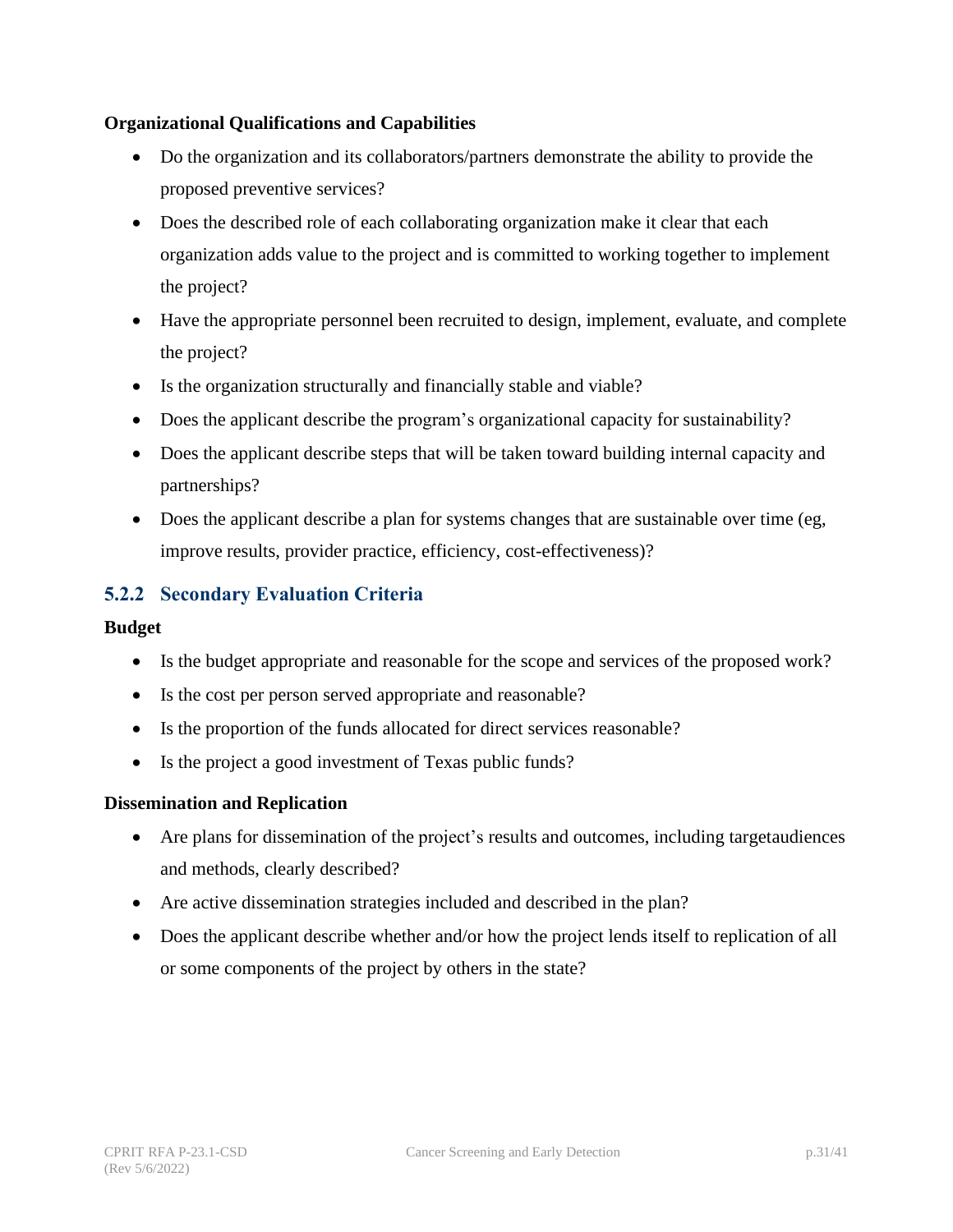## <span id="page-31-0"></span>**6. AWARD ADMINISTRATION**

Texas law requires that CPRIT grant awards be made by contract between the applicant and CPRIT. CPRIT grant awards are made to institutions or organizations, not to individuals. Award contract negotiation and execution will commence once the CPRIT Oversight Committee has approved an application for a grant award. CPRIT may require, as a condition of receiving a grant award, that the grant recipient use CPRIT's electronic Grant Management System to exchange, execute, and verify legally binding grant contract documents and grant award reports. Such use shall be in accordance with CPRIT's electronic signature policy as set forth in Chapter 701, [Section 701.25.](https://texreg.sos.state.tx.us/public/readtac$ext.TacPage?sl=R&app=9&p_dir=&p_rloc=&p_tloc=&p_ploc=&pg=1&p_tac=&ti=25&pt=11&ch=701&rl=25)

Texas law specifies several components that must be addressed by the award contract, including needed compliance and assurance documentation, budgetary review, progress and fiscal monitoring, and terms relating to revenue sharing and intellectual property rights. These contract provisions are specified in [CPRIT's Administrative Rules.](https://texreg.sos.state.tx.us/public/readtac%24ext.ViewTAC?tac_view=3&ti=25&pt=11) Applicants are advised to review CPRIT's administrative rules related to contractual requirements associated with CPRIT grant awards and limitations related to the use of CPRIT grant awards as set forth in [chapter 703,](https://texreg.sos.state.tx.us/public/readtac%24ext.ViewTAC?tac_view=4&ti=25&pt=11&ch=703&rl=Y) sections [703.10, 703.12.](https://texreg.sos.state.tx.us/public/readtac%24ext.ViewTAC?tac_view=4&ti=25&pt=11&ch=703&rl=Y)

Prior to disbursement of grant award funds, the grant recipient organization must demonstrate thatit has adopted and enforces a tobacco-free workplace policy consistent with the requirements set forth in CPRIT's Administrative Rules, chapter [703, section 703.20.](https://texreg.sos.state.tx.us/public/readtac$ext.TacPage?sl=R&app=9&p_dir=&p_rloc=&p_tloc=&p_ploc=&pg=1&p_tac=&ti=25&pt=11&ch=703&rl=20)

CPRIT requires the PD of the award to submit quarterly, annual, and final progress reports. These reports summarize the progress made toward project goals and address plans for the upcoming year and performance during the previous year(s). In addition, quarterly fiscal reporting and reporting on selected metrics will be required per the instructions to award recipients. Continuation of funding is contingent upon the timely receipt of these reports. Failure to provide timely and complete reports may waive reimbursement of grant award costs and may result in the termination of the award contract.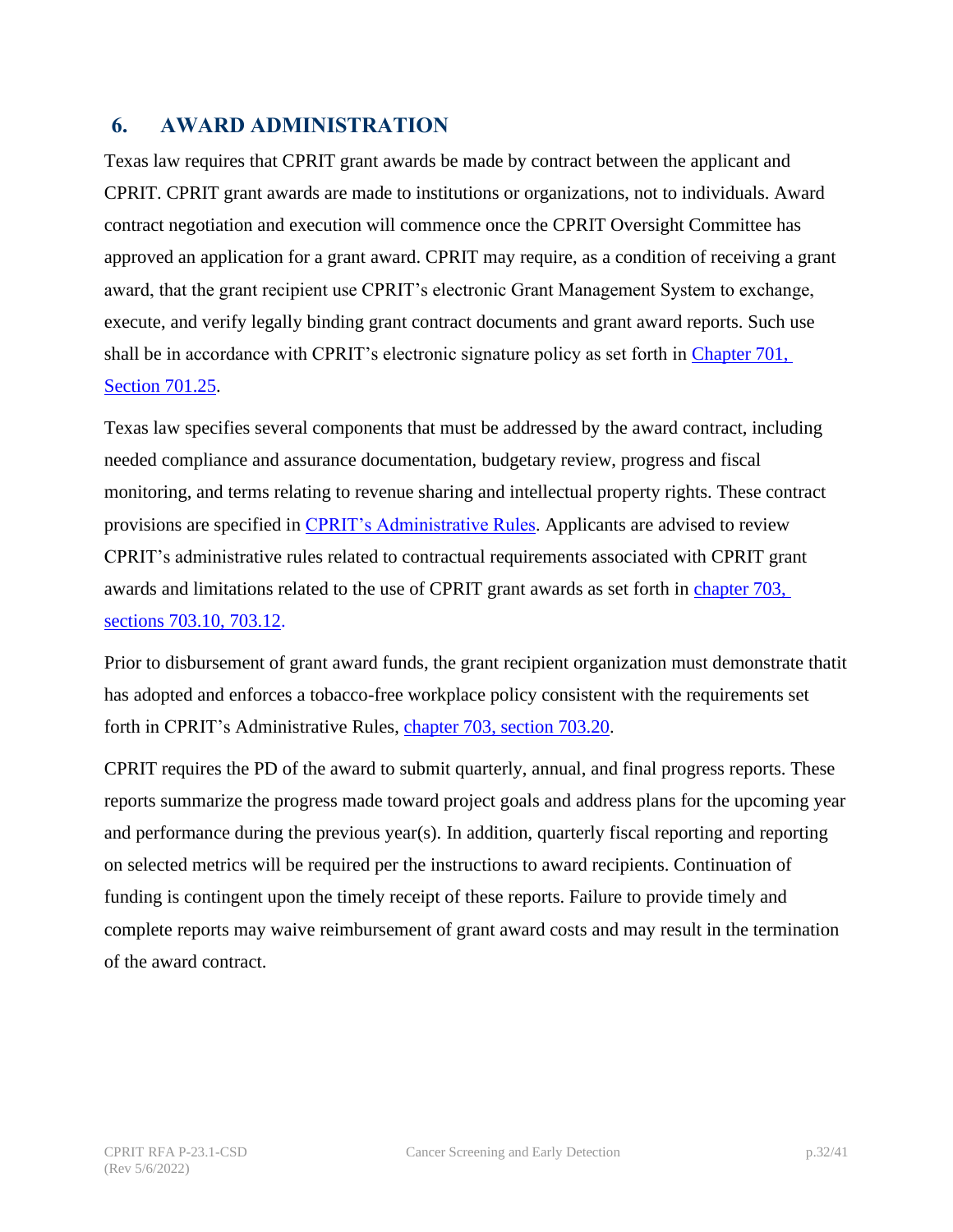## <span id="page-32-0"></span>**7. CONTACT INFORMATION**

## <span id="page-32-1"></span>**7.1 Helpdesk**

Helpdesk support is available for questions regarding user registration and online submission of applications. Queries submitted via email will be answered within 1 business day. Helpdesk staff are not in a position to answer questions regarding the scope and focus of applications. Before contacting the Helpdesk, please refer to the *Instructions for Applicants* document (posted on June 2, 2022), which provides a step-by-step guide to using CARS.

| <b>Hours of operation:</b> | Monday through Friday, 8 AM to 6 PM central time |
|----------------------------|--------------------------------------------------|
| Tel:                       | 866-941-7146                                     |
| <b>Email:</b>              | Help@CPRITGrants.org                             |

#### <span id="page-32-2"></span>**7.2 Program Questions**

Questions regarding the CPRIT Prevention program, including questions regarding this or any other funding opportunity, should be directed to the CPRIT Prevention Program Office.

| Tel:          | 512-305-8417         |
|---------------|----------------------|
| <b>Email:</b> | Help@CPRITGrants.org |
| Website:      | www.cprit.texas.gov  |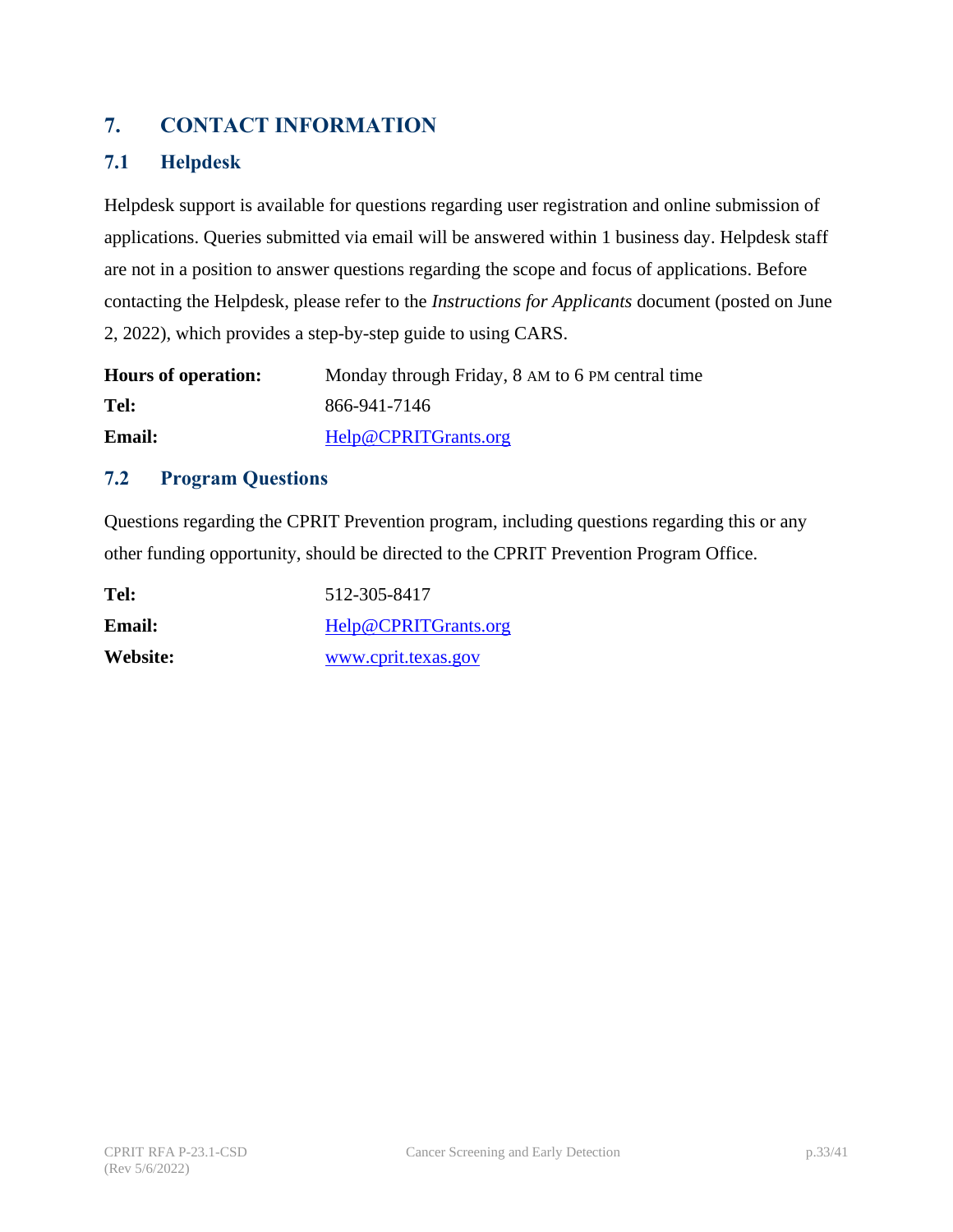## <span id="page-33-0"></span>**8. RESOURCES**

- The Texas Cancer Registry. <https://www.dshs.texas.gov/tcr> or contact the Texas Cancer Registry at the Department of State Health Services.
- The Community Guide. <https://www.thecommunityguide.org/>
- Cancer Control P.L.A.N.E.T. [https://cancercontrol.cancer.gov](https://cancercontrol.cancer.gov/)
- Guide to Clinical Preventive Services: Recommendations of the U.S. Preventive ServicesTask Force. [http://www.ahrq.gov/professionals/clinicians-providers/guidelines](http://www.ahrq.gov/professionals/clinicians-providers/guidelines-recommendations/guide/)[recommendations/guide/](http://www.ahrq.gov/professionals/clinicians-providers/guidelines-recommendations/guide/)
- Brownson, R.C., Colditz G.A., and Proctor, E.K. (Editors). *Dissemination and Implementation Research in Health: Translating Science to Practice.* Oxford UniversityPress, March 2012
- Program Sustainability Assessment Tool, copyright 2012, Washington University, St Louis, MO, <https://www.sustaintool.org/about-us/>
- Getting the Word Out: New Approaches for Disseminating Public Health Science Ross C. Brownson, PhD; Amy A. Eyler, PhD; Jenine K. Harris, PhD; Justin B. Moore, PhD, MS; Rachel G. Tabak, PhD, RD, **Journal of Public Health Management & Practice.** 24(2):102- 111, March/April 2018. [\(https://journals.lww.com/jphmp/Fulltext/2018/03000/Getting\\_the](https://journals.lww.com/jphmp/Fulltext/2018/03000/Getting_the_Word_Out%20New_Ap) [Word\\_Out New](https://journals.lww.com/jphmp/Fulltext/2018/03000/Getting_the_Word_Out%20New_Ap) A[pproaches\\_for.4.aspx\)](https://journals.lww.com/jphmp/Fulltext/2018/03000/Getting_the_Word_Out___New_Approaches_for.4.aspx)
- Centers for Disease Control and Prevention: The Program Sustainability Assessment Tool: A New Instrument for Public Health Programs. [http://www.cdc.gov/pcd/issues/2014/13\\_0184.htm](http://www.cdc.gov/pcd/issues/2014/13_0184.htm)
- Centers for Disease Control and Prevention: Using the Program Sustainability Tool toAssess and Plan for Sustainability. [http://www.cdc.gov/pcd/issues/2014/13\\_0185.htm](http://www.cdc.gov/pcd/issues/2014/13_0185.htm)
- Cancer Prevention and Control Research Network: Putting Public Health Evidence inAction Training Workshop. <http://cpcrn.org/pub/evidence-in-action/>
- Centers for Disease Control and Prevention. Distinguishing Public Health Research and Public Health Nonresearch. [https://www.cdc.gov/os/integrity/docs/cdc-policy-](https://www.cdc.gov/os/integrity/docs/cdc-policy-distinguishing-public-health-research-nonresearch.pdf) [distinguishing-public](https://www.cdc.gov/os/integrity/docs/cdc-policy-distinguishing-public-health-research-nonresearch.pdf)[health-research-nonresearch.pdf](https://www.cdc.gov/os/integrity/docs/cdc-policy-distinguishing-public-health-research-nonresearch.pdf)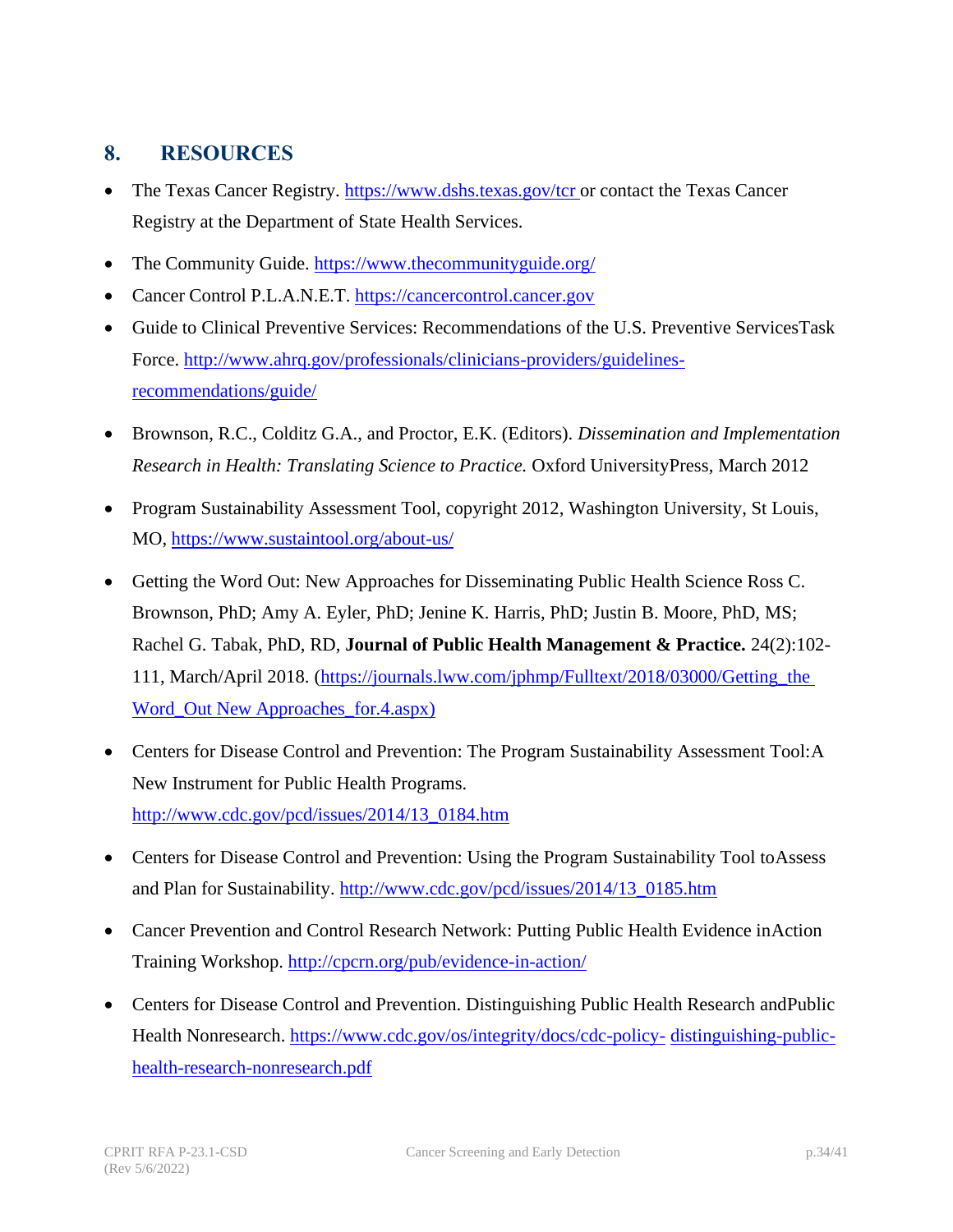## <span id="page-34-0"></span>**9. REFERENCES**

- 1. <http://www.cdc.gov/hpv/parents/questions-answers.html>
- <span id="page-34-1"></span>2. Texas Cancer Registry, Cancer Epidemiology and Surveillance Branch, Texas Department of State Health Services. <https://www.cancer-rates.info/tx/>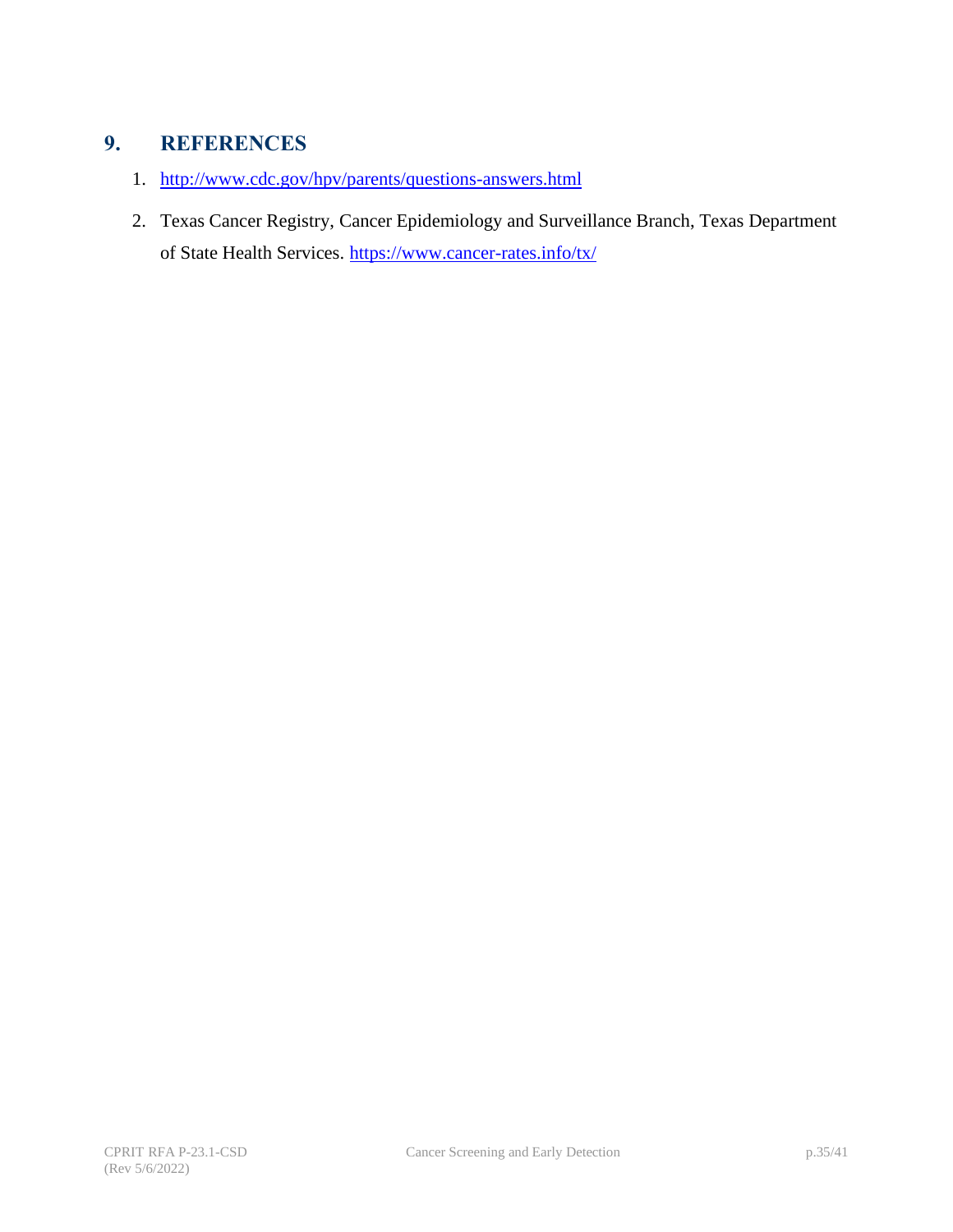## <span id="page-35-0"></span>**APPENDIX A: KEY TERMS**

- **Activities:** A listing of the "who, what, when, where, and how" for each objective that will be accomplished
- **Capacity Building**: Any activity (eg, training, identification of alternative resources, building internal assets) that builds durable resources and enables the grantee's setting or community to continue the delivery of some or all components of the evidence-based intervention
- <span id="page-35-1"></span>• **Clinical Services:** Number of clinical services such as screenings, diagnostic tests, vaccinations, counseling sessions, or other evidence-based preventive services delivered by a health care practitioner in an office, clinic, or health care system. Other examples include genetic testing or assessments, physical rehabilitation, tobacco cessation counseling or nicotine replacement therapy, case management, clinical assessments, and family history screening.
- **Counties of Residence of Population Served:** Counties where the project does not plan to have a physical presence but people who live in these counties have received services. This includes counties of residence of people or places of business of professionals who participate in or receive education, navigation or clinical services. Examples include people traveling to receive services as a result of marketing and programs accessible via the website or social media. These counties may be described in the project plan and must be reported in the quarterly progress report.
- **Counties with Service Delivery:** Counties where an activity or service will occur and the project has a physical presence for the services provided. Examples include onsite outreach and educational activities and delivery of clinical services through clinics, mobile vans, or telemedicine consults. These counties must be entered in the Geographic Area to be Served section of the application.
- **Education Services:** Number of evidence-based, culturally appropriate cancer prevention and control education and outreach services delivered to the public and to health care professionals. Examples include education or training sessions (group or individual), focus groups, and knowledge assessments. One individual may receive multiple education services.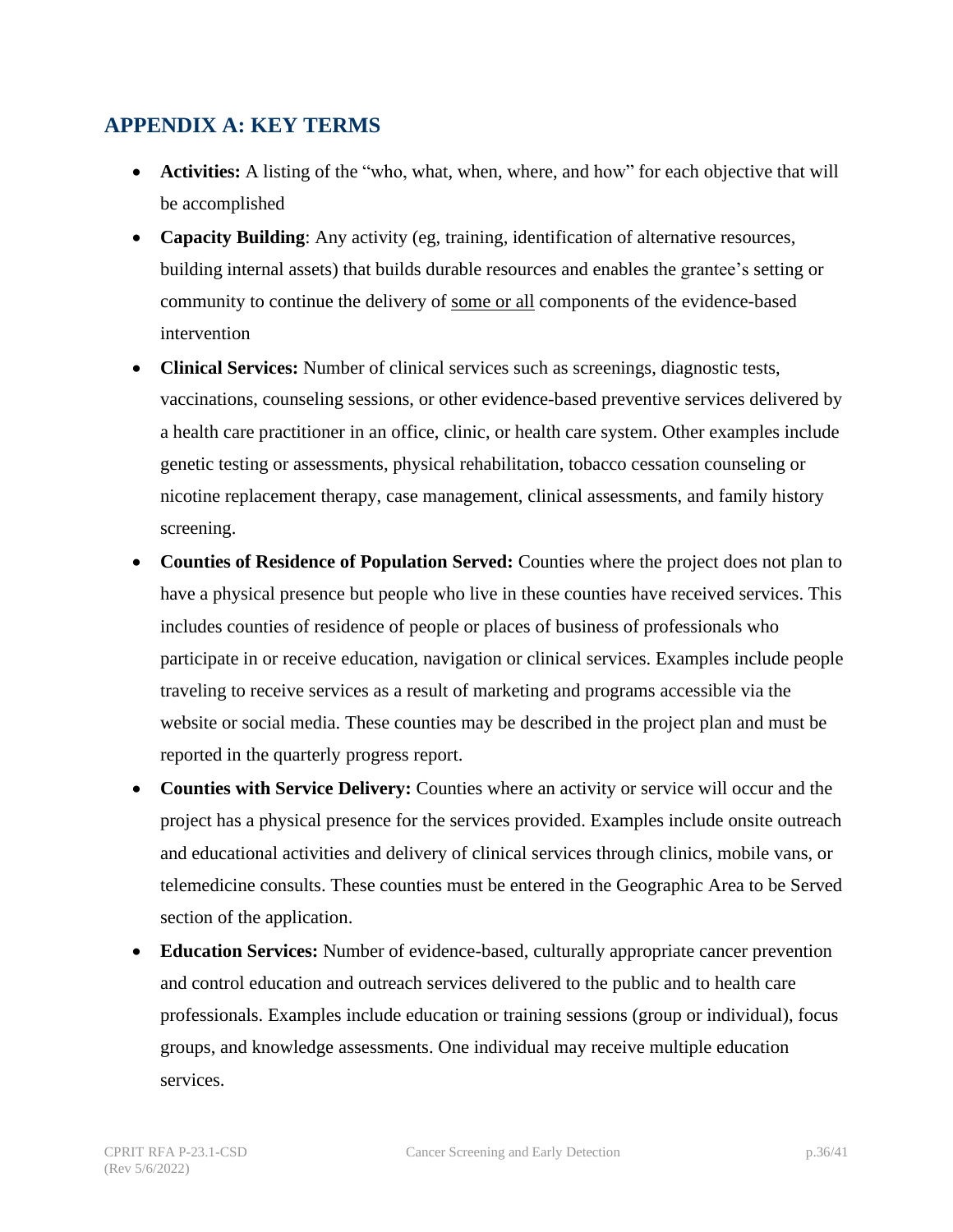- **Evidence-Based Program:** A program that is validated by some form of documented research or applied evidence. CPRIT's website provides links to resources for evidencebased strategies, programs, and clinical recommendations for cancer prevention and control. To access this information, visit [https://www.cprit.state.tx.us/our](https://www.cprit.state.tx.us/our-programs/prevention)[programs/prevention.](https://www.cprit.state.tx.us/our-programs/prevention)
- **Goals:** Broad statements of general purpose to guide planning. Outcome goals should be few in number and focus on aspects of highest importance to the project [\(Appendix](#page-38-0) B).
- **Integration:** The extent the evidence-based intervention is integrated within the culture of the grantee's setting or community through policies and practice.
- **Navigation Services:** Number of activities/services that offer assistance to help overcome health care system barriers in a timely and informative manner and facilitate cancer screening and diagnosis to improve health care access and outcomes. Examples include patient reminders, transportation assistance, and appointment scheduling assistance. One individual may receive multiple navigation services.
- **Number of Clinical Services:** Number of [clinical services](#page-35-1) delivered directly to members ofthe public by the funded project. One individual may receive multiple clinical services.
- **Number of Services (Direct Contact):** Number of services delivered directly to members of the public and/or professionals—direct, interactive public or professional education, outreach, training, navigation service, or clinical service, such as live educational and/or training sessions, vaccine administration, screening, diagnostics, case management/navigation services, and physician consults. One individual may receive multiple services.
- **Objectives:** Specific, **measurable**, actionable, realistic, and timely projections for outcomes; example: "Increase screening service provision in X population from  $Y\%$  to  $Z\%$ by 20xx." Baseline data for the priority population must be included as part of each objective [\(Appendix B\)](#page-38-0). The proposed metric should be included in **both** the objective and the measure.
- **People Reached (Indirect Contact):** Number of members of the public and/or professionals reached via indirect noninteractive public or professional education and outreach activities, such as mass media efforts, brochure distribution, public service announcements, newsletters, and journals. (This category includes individuals who would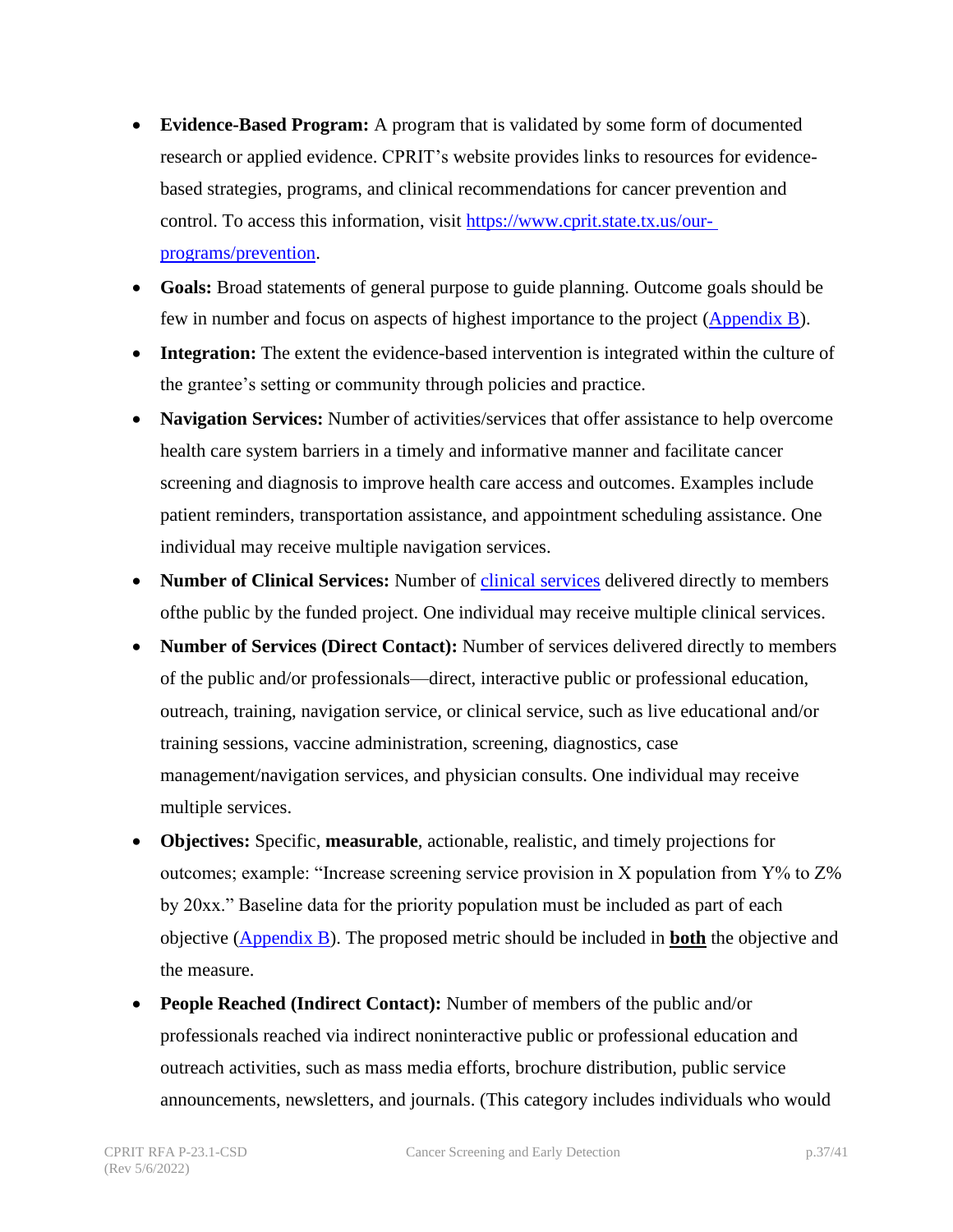be reached through activities that are directly funded by CPRIT as well as individuals who would be reached through activities that occur as a direct consequence of the CPRITfunded project's leveraging of other resources/funding to implement the CPRIT-funded project).

• **Unique People Served (Direct Contact):** Number of unique members of the public and/or professionals served via direct, interactive public or professional education, outreach, training, navigation service, or clinical service. This category includes individuals who would be served through activities that are directly funded by CPRIT as well as individuals who would be served through activities that occur as a direct consequence of the CPRITfunded project's leveraging of other resources/funding to implement the CPRIT-funded project.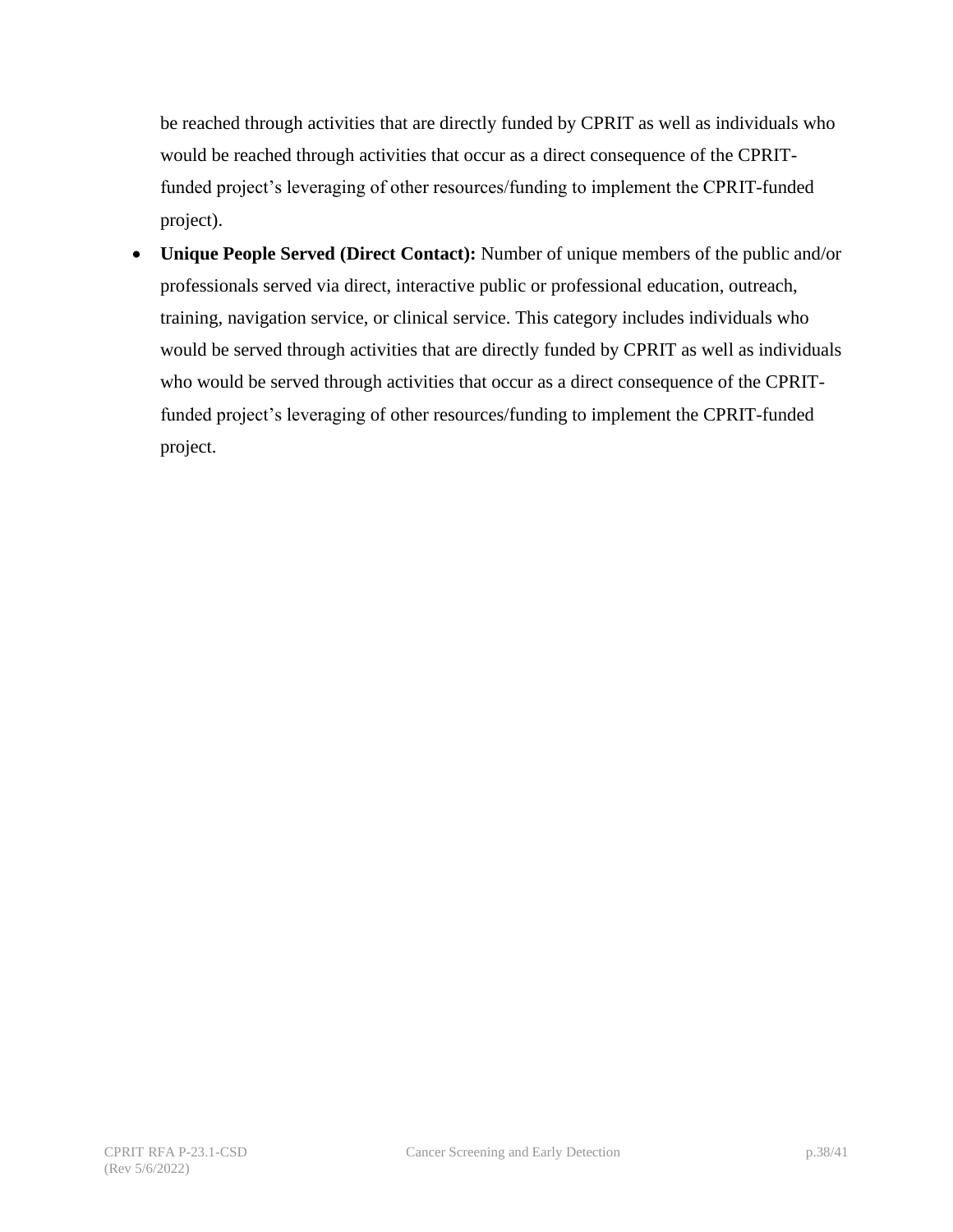## <span id="page-38-0"></span>**APPENDIX B: WRITING GOALS AND OBJECTIVES**

List only major **outcome goals** and **measurable objectives** for each year of the project. **Do not include process objectives**; these should be described in the project plan only. Include the proposed metric within **both** the stated Objective and the Measure sections (eg, Measure: 2,000 individuals, ages 9-12, will initiate HPV vaccination during the grant period).

One goal with three objectives addressing navigation into diagnosis and into treatment is required for all proposals and will be prepopulated into the application. This goal is not modifiable by the applicant. Applicants may add a maximum of 3 additional goals with 3 outcome objectives each. Projects will be evaluated annually onprogress toward **outcome** goals and objectives.

## **The following has been adapted with permission from Appalachia Community Cancer Network, NIH Grant U54 CA 153604:**

#### **Develop well-defined goals and objectives.**

**Goals** provide a roadmap or plan for where a group wants to go. Goals can be long term (over several years) or short term (over several months). Goals should be based on needs of the community and evidence-based data.

Goals should be:

- Believable situations or conditions that the group believes can be achieved
- Attainable possible within a designated time
- Tangible capable of being understood or realized
- On a timetable with a completion date
- Win-Win beneficial to individual members and the coalition

**Objectives** are measurable steps toward achieving the goal. They are clear statements of specific activities required to achieve the goal. The best objectives have several characteristics in common–  $S.M.A.R.T. + C:$ 

- Specific they tell how much (number or percent), who (participants), what (action or activity), and by when (date)
	- o Example: 115 uninsured individuals age 50 and older will complete colorectal cancer screening by March 31, 2018.
- Measurable specific measures that can be collected, detected, or obtained to determine successful attainment of the objective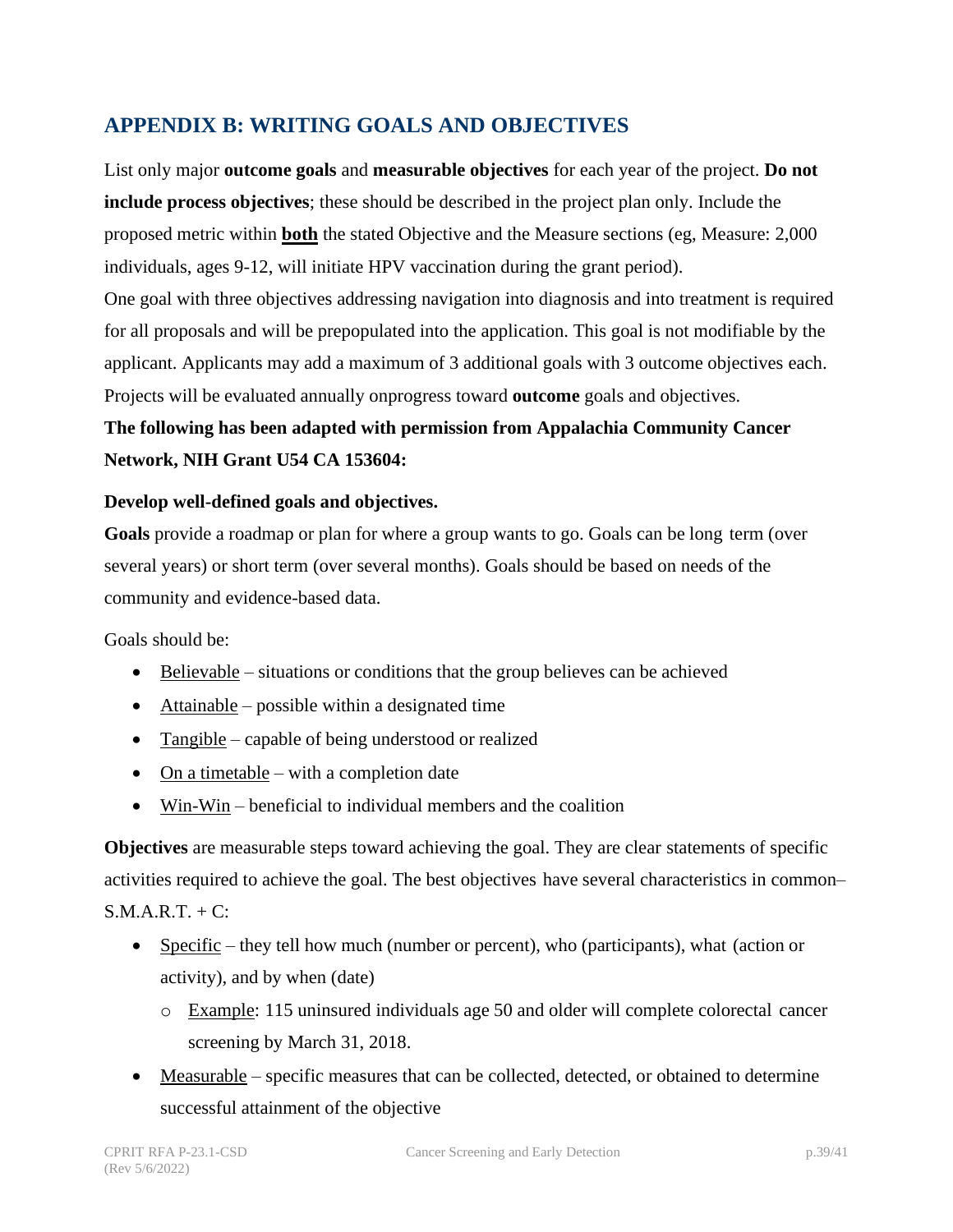- o Example: How many screened at an event? How many completed pre/post assessment?
- Achievable not only are the objectives themselves possible, it is likely that your organization will be able to accomplish them
- Relevant to the mission your organization has a clear understanding of how these objectives fit in with the overall vision and mission of the group
- Timed developing a timeline is important for when your task will be achieved
- Challenging objectives should stretch the group to aim on significant improvements that are important to members of the community

#### **Evaluate and refine your objectives**

Review your developed objectives and determine the type and level of each using the following information:

#### **There are 2 types of objectives:**

- Outcome objectives measure the "what" of a program; should be in the Goals and Objectives form (see [section 4.4.2\)](#page-18-0)
- Process objectives measure the "how" of a program; should be in the project plan only (see [section 4.4.4\)](#page-19-1)

#### **There are 3 levels of objectives:**

- Community-level objectives measure the planned community change
- Program impact objectives measure the impact the program will have on a specific group of people
- Individual objectives measures participant changes resulting from a specific program, using these factors:
	- o Knowledge understanding (know screening guidelines; recall the number to call for screening)
	- o Attitudes feeling about something (will consider secondhand smoke dangerous; believe eating 5 or more fruits and vegetable is important)
	- $\circ$  Skills the ability to do something (complete fecal occult blood test)
	- $\circ$  Intentions regarding plan for future behavior (will agree to talk to the doctor, will plan to schedule a Pap test)